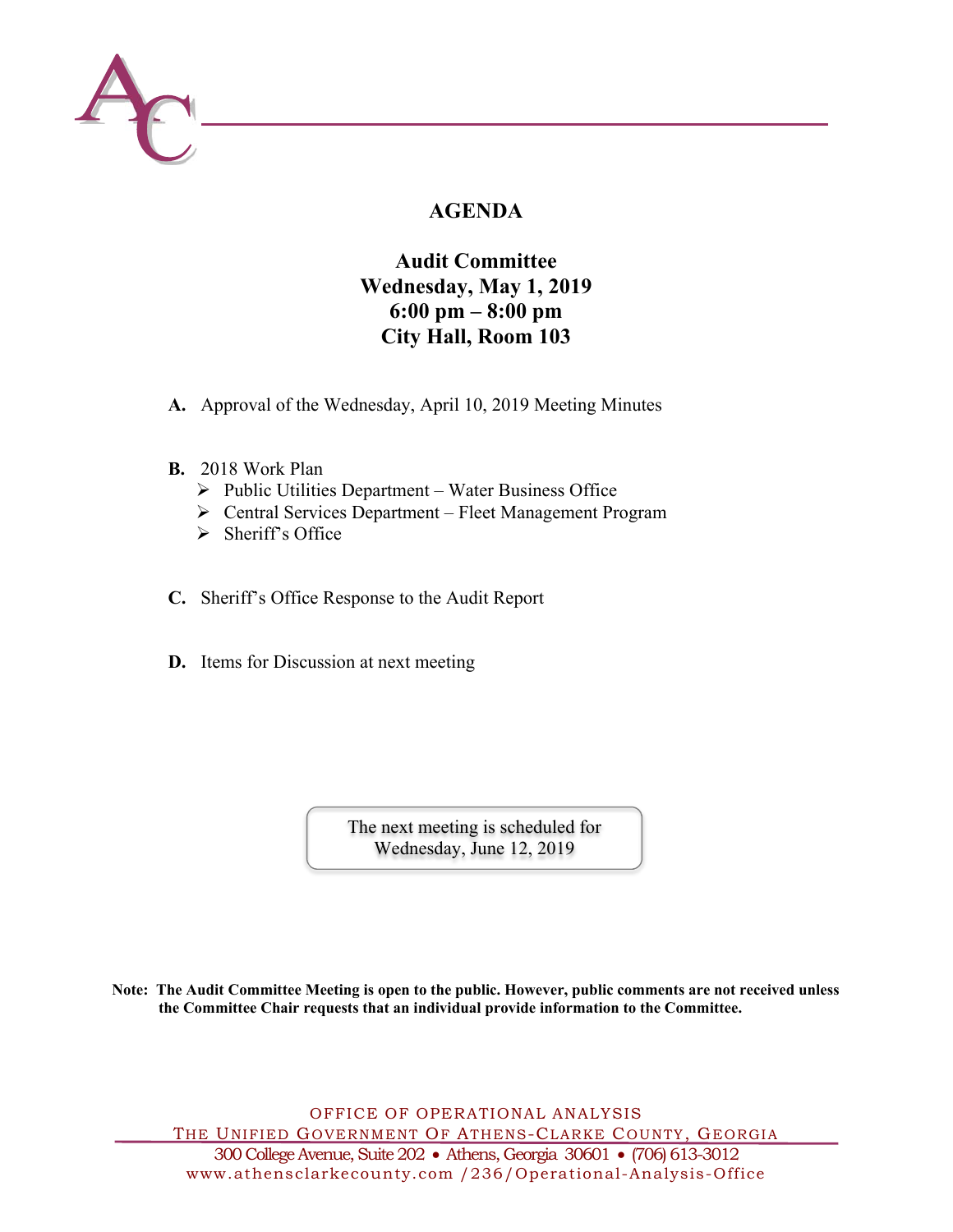#### **AUDIT COMMITTEE MEETING MINUTES**

Wednesday, April 10, 2019

Committee Members Present: Visiting: Commissioner Melissa Link, Committee Chair Blaine Williams, Manager Commissioner Patrick Davenport Jestin Johnson, Assistant County Manager Commissioner Russell Edwards Deborah Lonon, Assistant County Manager Commissioner Ovita Thornton David Fluck, Director, Central Services Commissioner Allison Wright Glenn Coleman, Asst. Director, Public Utilities

Michael Smith, Community Citizen Jonathan McElroy, Community Citizen Lee Shearer, Athens Banner Herald

Staff: Member(s) Absent: Stephanie Maddox, Internal Auditor Deborah Allen, Recorder Jill Arquette, Management Analyst

Committee Chair Link called the meeting to order at 5:35 pm.

#### **A. Approval of Minutes:**

The Committee unanimously approved the Minutes from the March 6, 2019 meeting.

#### **B. 2018 Work Plan Update:**

Internal Auditor Maddox provided a brief status update on the annual work plan:

- $\triangleright$  Sheriff's Office
- Central Services Department Fleet Management Program
- $\triangleright$  Public Utilities Department Water Business Office

The Audit Status Report was disseminated at the meeting.

#### **C. Sheriff's Office Update:**

The Office of Operational Analysis prepared a PowerPoint presentation to summarize the operational audit and the responses to the findings and recommendations provided by the Sheriff's Office.

#### **D. Items for Discussion at May 1, 2019 meeting:**

Chair Link recommended further discussion relating to the Sheriff's Office Audit Report. All committee members agreed to submit any questions regarding the Sheriff's Office Audit Report and subsequent responses by the Sheriff's Office to the Findings and Recommendations by Monday, May 15, 2019 to the OOA. All committee members agreed.

The May 1, 2019 meeting is scheduled for 6 p.m. – 8 p.m. at City Hall, Room 103.

The meeting adjourned at 7:15 pm.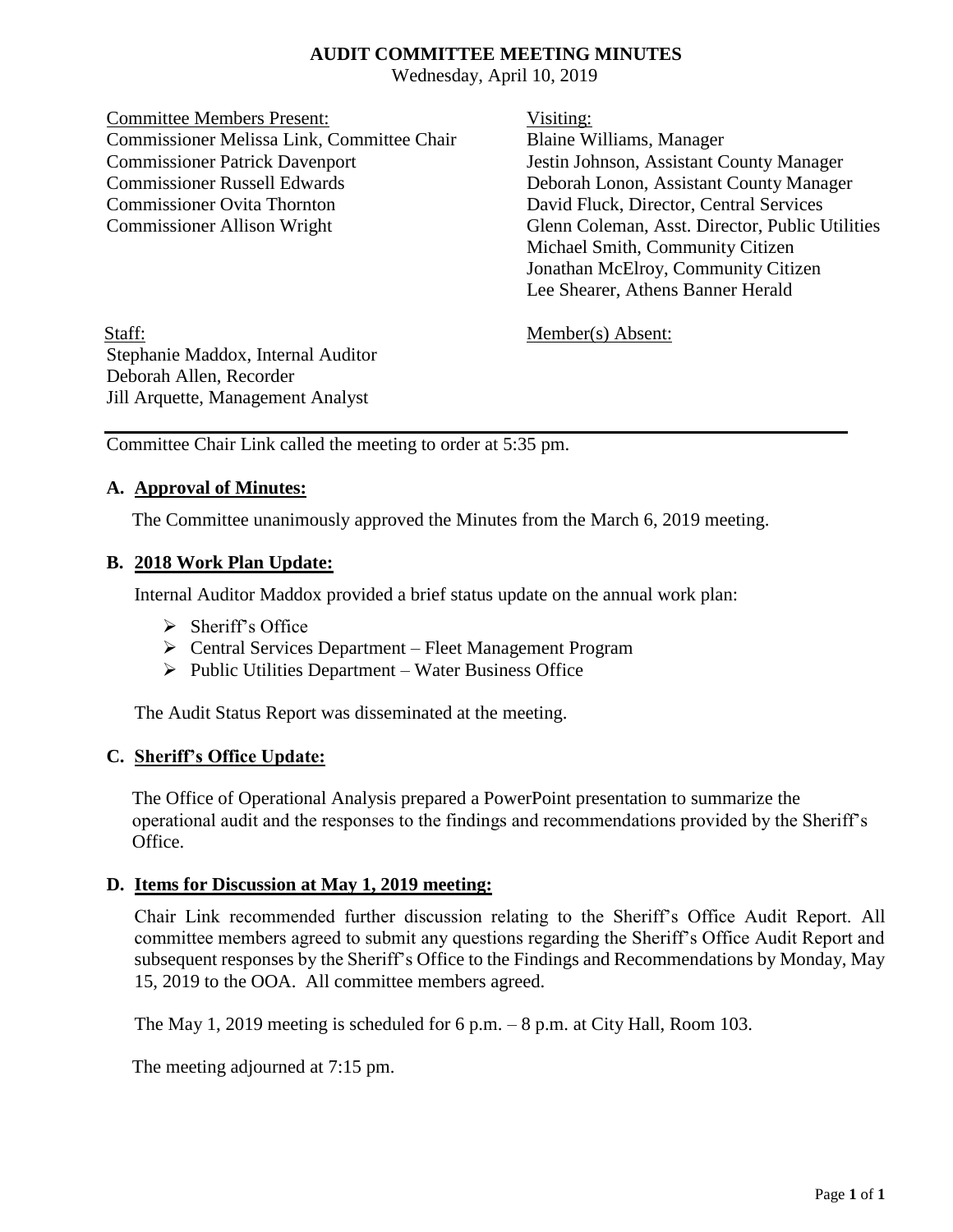### **AUDIT STATUS REPORT**

DATE: May 1, 2019 TO: Audit Committee FROM: Stephanie Maddox, Internal Auditor SUBJECT: Status of the 2018 Audit Work Plan

The following table summarizes the current status of each audit according to audit stages. Please find a description of the audit stages below.

#### **WORK IN PROGRESS**

|                                       | <b>Status</b>                         | Completion |
|---------------------------------------|---------------------------------------|------------|
| Audit                                 | Percentage indicates completion level | Forecast   |
| Operational Audit of the              | <b>Pre-Audit Planning</b> $-100\%$    | March 2019 |
| <b>Clarke County Sheriff's Office</b> | Discovery Stage $-100\%$              |            |
|                                       | Analysis $-100\%$                     |            |
|                                       | Conclusions $-100\%$                  |            |
|                                       | Recommendations $-100\%$              |            |
| Public Utilities Department –         | <b>Pre-Audit Planning</b> $-100\%$    | May 2019   |
| <b>Water Business Office</b>          | Discovery Stage $-100\%$              |            |
|                                       | Analysis $-65%$                       |            |
|                                       | Conclusions $-75%$                    |            |
|                                       | Recommendations $-75%$                |            |
| Central Services Department -         | <b>Pre-Audit Planning</b> – 90 $\%$   | June 2019  |
| <b>Fleet Management Program</b>       | Discovery Stage $-50\%$               |            |
|                                       | Analysis $-25%$                       |            |
|                                       | Conclusions $-0\%$                    |            |
|                                       | Recommendations $-0\%$                |            |

### **Audit Stages**

**PRE-AUDIT PLANNING**: OOA staff conducts literature reviews, identifies benchmark communities, creates the pre-audit survey(s), and prepares a list of documents to request from various ACC departments related to the audit client.

OOA staff schedules a pre-conference meeting with the audit client/department leadership to discuss the audit process, the timing of fieldwork, and answer any questions.

**DISCOVERY**: Interviews, information validation, observations and surveys. As this stage is critical to the preparation of a complete and meaningful audit, it consumes the majority of time involved.

**ANALYSIS**: Assigning meaning/value to the information; determining what it reveals related to the scope of the audit. Defines systems, processes and practices in terms of effectiveness and efficiency.

**CONCLUSIONS**: Identifies and describes constraints and opportunities regarding developments and implementation of needed improvements.

**RECOMMENDATIONS**: Suggests action that can be taken in consideration of the constraints and opportunities.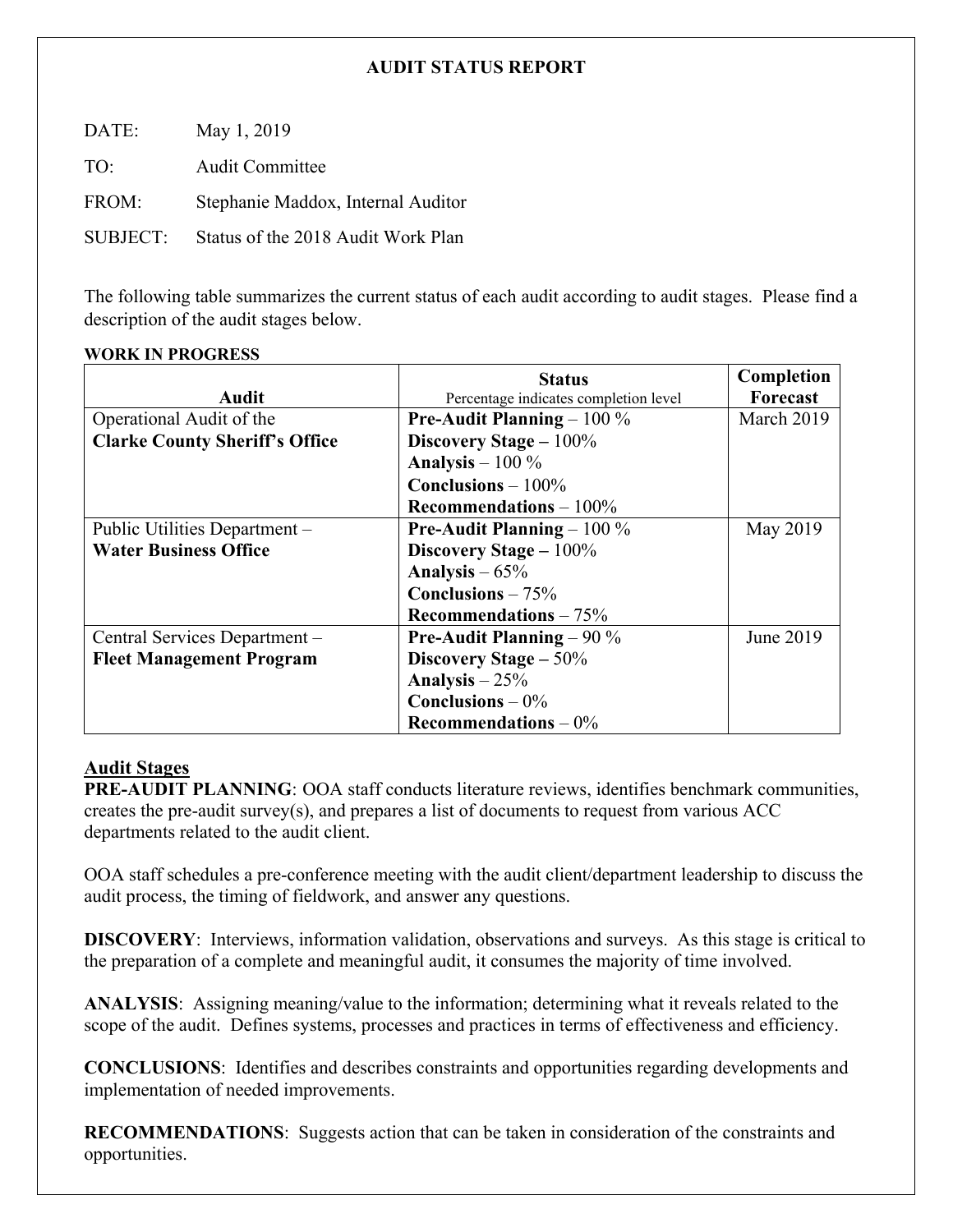| <b>AUDIT FINDING</b>                                                                                                                                          | <b>RECOMMENDATION</b>                                                                                                                                                                                                                                                                                                                                                                                                                                                                                                                                                                                                                                                                                                                         | <b>ACTIONS TO BE TAKEN</b><br>$-OR-$<br><b>PLAN TO BE IMPLEMENTED</b>                                                                                                                                                                                                                                                                                                                                                                                                       | <b>IMPLEMENTATION</b><br><b>TIME FRAME</b> |
|---------------------------------------------------------------------------------------------------------------------------------------------------------------|-----------------------------------------------------------------------------------------------------------------------------------------------------------------------------------------------------------------------------------------------------------------------------------------------------------------------------------------------------------------------------------------------------------------------------------------------------------------------------------------------------------------------------------------------------------------------------------------------------------------------------------------------------------------------------------------------------------------------------------------------|-----------------------------------------------------------------------------------------------------------------------------------------------------------------------------------------------------------------------------------------------------------------------------------------------------------------------------------------------------------------------------------------------------------------------------------------------------------------------------|--------------------------------------------|
| <b>STAFFING: Recruitment and Retention</b>                                                                                                                    |                                                                                                                                                                                                                                                                                                                                                                                                                                                                                                                                                                                                                                                                                                                                               |                                                                                                                                                                                                                                                                                                                                                                                                                                                                             |                                            |
| 1. The Sheriff's Office is<br>understaffed due to low<br>retention and recruitment<br>levels.                                                                 | Improve recruitment and retention<br>efforts to reach total authorized levels.<br>Coordinate with HR to finalize the<br>reserve deputy program. Implement as<br>an initiative for the next budget cycle.                                                                                                                                                                                                                                                                                                                                                                                                                                                                                                                                      | Reserve Deputy Program is complete. It is now being<br>advertised through NEOGOV and HR's weekly job postings.                                                                                                                                                                                                                                                                                                                                                              | <b>Completed</b>                           |
| 2. Recruitment levels are low<br>due to lack of qualified<br>applicants.                                                                                      | Enhance recruitment efforts to attract<br>qualified applicants.                                                                                                                                                                                                                                                                                                                                                                                                                                                                                                                                                                                                                                                                               | 1. Attending local job fairs.<br>2. Created advertisement video to be shown in movie<br>theaters and posted on social media.<br>3. We created billboard advertisements and placed them in<br>strategic locations within the county.<br>4. We created recruiting cards for staff to disseminate to<br>prospective applicants.<br>5. We've hosted open house job fairs.<br>6. Initiated "each one, reach one initiative" while promoting<br>the hiring and recruitment bonus. | Ongoing                                    |
| 2. Follow-up:<br>basis? Are advertisements on a certain day?<br>long will they be advertised?<br>on the billboards.<br>dissemination of the recruiting cards? | Of the action items listed to be implemented, please indicate which of<br>the recruitment initiatives are new since the audit began (March 2018).<br>Please provide additional details about video advertising. For example,<br>what is the frequency of the video advertisements? At what theatres<br>are they being shown? How many videos are advertised on a weekly<br>Where are the billboard advertisements strategically located? How<br>After the intended time frame for advertising expires will additional<br>advertising be considered? Please provide the information advertised<br>Please provide clarification on the "each one, reach one initiative".<br>How are staff incentivized for any applications received due to the |                                                                                                                                                                                                                                                                                                                                                                                                                                                                             |                                            |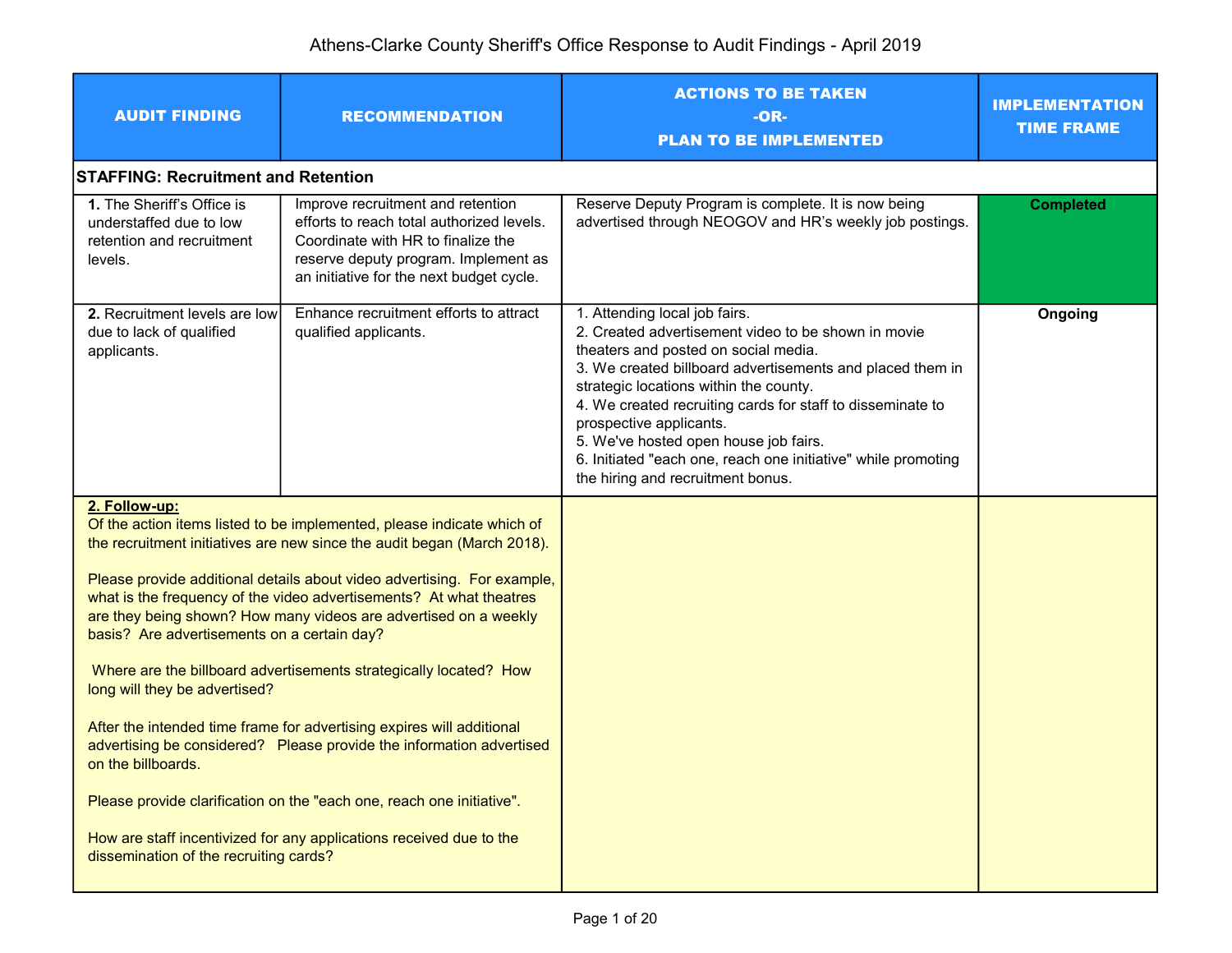| <b>AUDIT FINDING</b>                                                                                                                    | <b>RECOMMENDATION</b>                                                                                                                                                                                                                                                                                                                                                                                                     | <b>ACTIONS TO BE TAKEN</b><br>$-OR-$<br><b>PLAN TO BE IMPLEMENTED</b>                                                                                                                                                                                                                                       | <b>IMPLEMENTATION</b><br><b>TIME FRAME</b> |
|-----------------------------------------------------------------------------------------------------------------------------------------|---------------------------------------------------------------------------------------------------------------------------------------------------------------------------------------------------------------------------------------------------------------------------------------------------------------------------------------------------------------------------------------------------------------------------|-------------------------------------------------------------------------------------------------------------------------------------------------------------------------------------------------------------------------------------------------------------------------------------------------------------|--------------------------------------------|
| 3. Employees are not given<br>a realistic expectation of the<br>job function and jail<br>environment during the<br>recruitment process. | Offer realistic job preview during the<br>recruitment process.                                                                                                                                                                                                                                                                                                                                                            | Consider offering and scheduling this option at the initial jail<br>tour.                                                                                                                                                                                                                                   | <b>Consider starting in 2</b><br>months    |
| 4. An alternative schedule is<br>needed and may positively<br>improve attrition and<br>retention rates.                                 | Change the 12-hour shifts from 8-8 to<br>possibly 6-6 or 7-7. Or implement 8 or<br>10-hour shifts in place of 12-hour shifts.                                                                                                                                                                                                                                                                                             | None. Adjusting the 12 hours shifts to a different time frame<br>(6-6, 7-7) creates a hardship for those deputies who have<br>school aged children. Changing the 12 hour shifts to 10<br>hours or 8 hours will result in more positions needed to cover<br>posts and therefore it is not a feasible option. | <b>None</b>                                |
| 4. Follow-up:<br>this option further.                                                                                                   | The employee survey revealed that 137 out of 139 employees<br>responded to this question. Approximately 63% of respondents<br>indicated they were open to an alternative work schedule (24% of<br>employees indicated they were in favor of a shift change and 39% of<br>employees indicated they were open to the idea). Please explain what<br>would be the reason the Sheriff's Office would not be willing to explore |                                                                                                                                                                                                                                                                                                             |                                            |
| 5. Scheduling of overtime is<br>poorly implemented.                                                                                     | Improve communication between<br>divisions and supervisors regarding<br>overtime schedules or have one person<br>responsible for coordinating the<br>overtime scheduling.                                                                                                                                                                                                                                                 | Overtime is generally known a month in advance.<br>Substituting overtime is no longer allowed.<br>The Jail Operations Captain is the overtime coordinator.                                                                                                                                                  | <b>Completed</b>                           |
| 5. Follow-up:<br>Are personnel across every rank subject to work overtime?                                                              | Please explain the reason substituting overtime is no longer allowed.                                                                                                                                                                                                                                                                                                                                                     |                                                                                                                                                                                                                                                                                                             |                                            |
| 6. Overtime is inconsistently<br>processed between the Field<br>and Jail Divisions.                                                     | Some employees are paid overtime at<br>the rate of time and a half and others<br>are required to time adjust for any<br>overtime worked. Appropriate<br>compensation of overtime pay or comp<br>time earned instead of time adjusting<br>when staffing levels are already<br>reduced will help morale.                                                                                                                    | Mandatory overtime at the Jail is paid overtime. Deputies are<br>not required to time adjust mandatory overtime. Time<br>adjusting is required outside of mandatory overtime or<br>overtime in the Field Section as the CCSO must be good<br>stewards of tax payer dollars.                                 | <b>None</b>                                |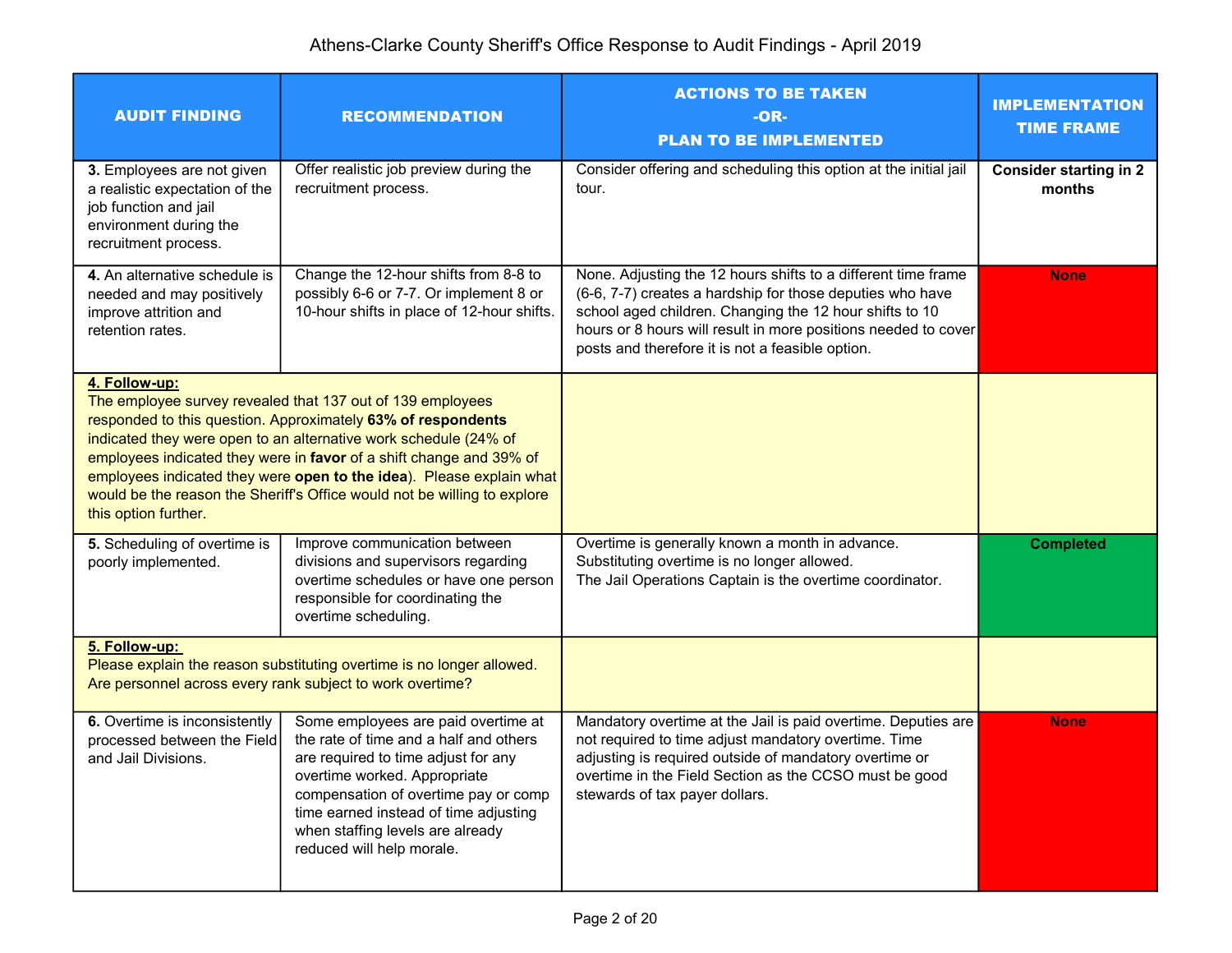| <b>AUDIT FINDING</b>                                                                                                                                                                                                                                                                                                                                                               | <b>RECOMMENDATION</b>                                                                                            | <b>ACTIONS TO BE TAKEN</b><br>$-OR-$<br><b>PLAN TO BE IMPLEMENTED</b>                                                                                                                                                                                                                                                                                                                                                                                                                                     | <b>IMPLEMENTATION</b><br><b>TIME FRAME</b>            |
|------------------------------------------------------------------------------------------------------------------------------------------------------------------------------------------------------------------------------------------------------------------------------------------------------------------------------------------------------------------------------------|------------------------------------------------------------------------------------------------------------------|-----------------------------------------------------------------------------------------------------------------------------------------------------------------------------------------------------------------------------------------------------------------------------------------------------------------------------------------------------------------------------------------------------------------------------------------------------------------------------------------------------------|-------------------------------------------------------|
| <b>TRAINING: New Hires</b>                                                                                                                                                                                                                                                                                                                                                         |                                                                                                                  |                                                                                                                                                                                                                                                                                                                                                                                                                                                                                                           |                                                       |
| 7. No comprehensive formal<br>training program exists for<br>new hires at the jail.                                                                                                                                                                                                                                                                                                | Provide in-depth training to new hires<br>and abide by the JTO program that was<br>last updated in October 2017. | There has always been a formal JTO training program.<br>However, it was not updated when the new Jail was<br>constructed. Furthermore, the program degraded from lack<br>of oversite. The program is a ten (10) week course of<br>instruction, and has since been updated with new oversite.<br>This will aid in ensuring the program is followed as intended.<br>The trainers in the program are also receiving the<br>professional training that is needed to maintain the integrity<br>of the program. | 6-12 months to digitize<br>it, and train the trainers |
| 7. Follow-up:<br>Please indicate the number of staff who maintained their Jail Training<br>Officer (JTO) certification during the audit time period (FY14-FY18).                                                                                                                                                                                                                   |                                                                                                                  |                                                                                                                                                                                                                                                                                                                                                                                                                                                                                                           |                                                       |
| Please explain what "6-12 months to digitize" entails.                                                                                                                                                                                                                                                                                                                             |                                                                                                                  |                                                                                                                                                                                                                                                                                                                                                                                                                                                                                                           |                                                       |
| What is the estimated timeframe it will take to certify and train the<br>trainers?                                                                                                                                                                                                                                                                                                 |                                                                                                                  |                                                                                                                                                                                                                                                                                                                                                                                                                                                                                                           |                                                       |
| As stated in the audit report, the JTO program was last updated in<br>October 2017; however, the program has been inactive for some time.<br>Since the program will be re-established, please explain how the SO<br>will accomplish increasing training for new employees at the jail from<br>the current method of nomore than 3 - 5 days of training to 10 weeks of<br>training? |                                                                                                                  |                                                                                                                                                                                                                                                                                                                                                                                                                                                                                                           |                                                       |
| who have been hired after the opening of the "new" jail?                                                                                                                                                                                                                                                                                                                           | Will the SO provide this extended training to the existing employees                                             |                                                                                                                                                                                                                                                                                                                                                                                                                                                                                                           |                                                       |
| accomplished?                                                                                                                                                                                                                                                                                                                                                                      | How will the extended training for the existing employees be                                                     |                                                                                                                                                                                                                                                                                                                                                                                                                                                                                                           |                                                       |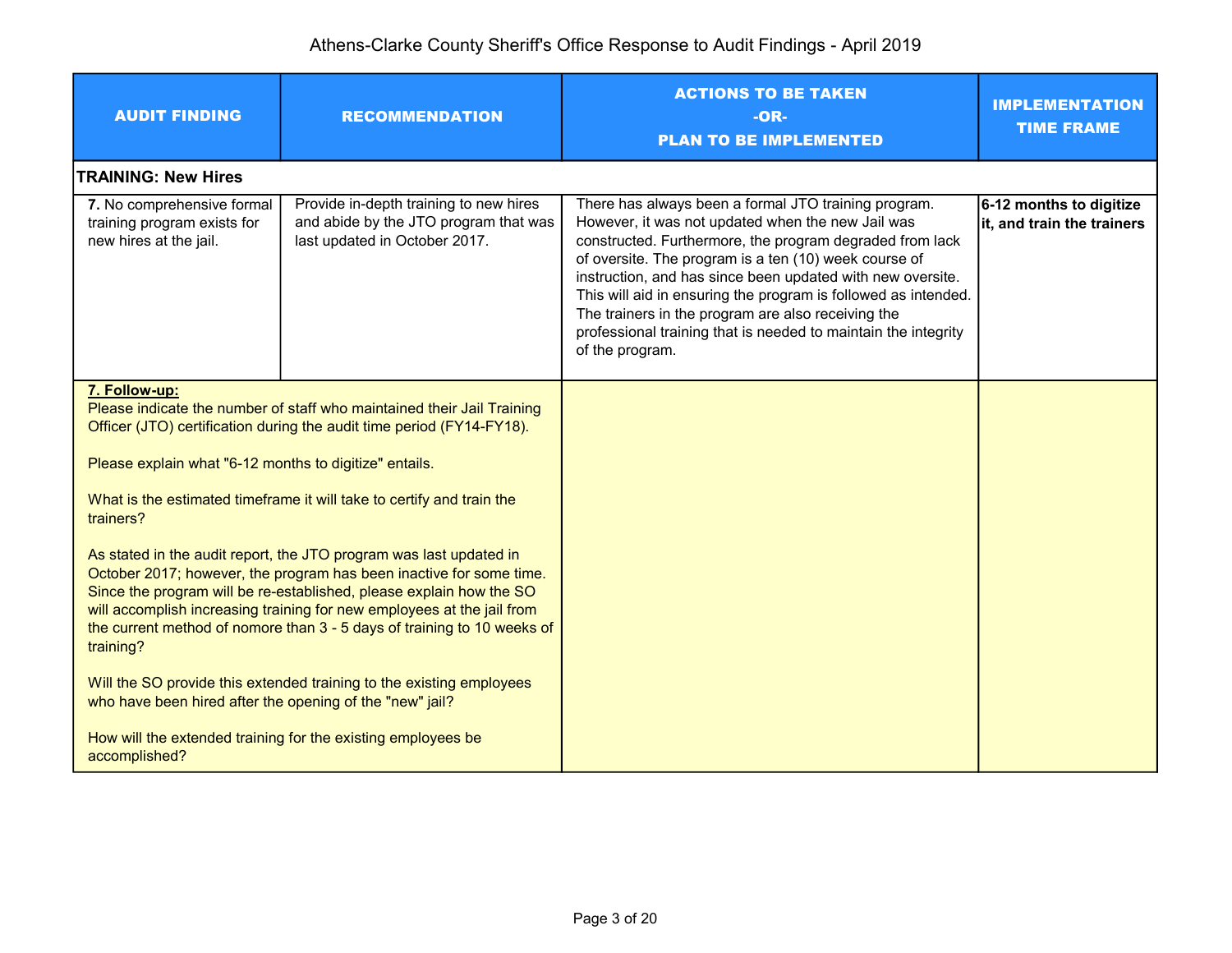| <b>AUDIT FINDING</b>                                                                                                                                                                                                                                                      | <b>RECOMMENDATION</b>                                                                                                                                                                                                                              | <b>ACTIONS TO BE TAKEN</b><br>$-OR-$<br><b>PLAN TO BE IMPLEMENTED</b>                                                                                                                                                                                           | <b>IMPLEMENTATION</b><br><b>TIME FRAME</b> |
|---------------------------------------------------------------------------------------------------------------------------------------------------------------------------------------------------------------------------------------------------------------------------|----------------------------------------------------------------------------------------------------------------------------------------------------------------------------------------------------------------------------------------------------|-----------------------------------------------------------------------------------------------------------------------------------------------------------------------------------------------------------------------------------------------------------------|--------------------------------------------|
| 8. Insufficient staffing in the<br>jail is resulting in a lack of<br>experienced employees<br>available to train new hires.                                                                                                                                               | Training should be conducted in<br>accordance with the JTO guidelines last<br>updated in October 2017. Training<br>Officers should have a minimum of 2<br>years of experience working as a<br>Deputy within the CCSO before training<br>new hires. | Shifts will be re-balanced to evenly distribute personnel<br>experience. This will result in each shift having adequate and<br>experienced trainers.                                                                                                            | 3 months                                   |
| 8. Follow-up:<br>The SO action plan states, "shifts at the jail will be re-balanced to<br>evenly distribute personnel experience." Please identify the steps being<br>taken to achieve this goal.<br>Please describe what this will look like after all changes have been |                                                                                                                                                                                                                                                    |                                                                                                                                                                                                                                                                 |                                            |
| made.                                                                                                                                                                                                                                                                     | Who determines the distribution of personnel (staff volunteers for a<br>different shift or Command Staff makes changes without staff input)?                                                                                                       |                                                                                                                                                                                                                                                                 |                                            |
| <b>9.</b> There is an over-reliance<br>on online training classes<br>offered through Power DMS.                                                                                                                                                                           | Increase in-person training sessions<br>and utilize qualified staff members to<br>provide professional development<br>courses.                                                                                                                     | Online classes are important for efficiency and financial<br>reasons. Recognizing the need for more individualized<br>instruction, plans are underway to host more live on-site<br>training that pertain specifically to operations of the Sheriff's<br>Office. | 3-6 months                                 |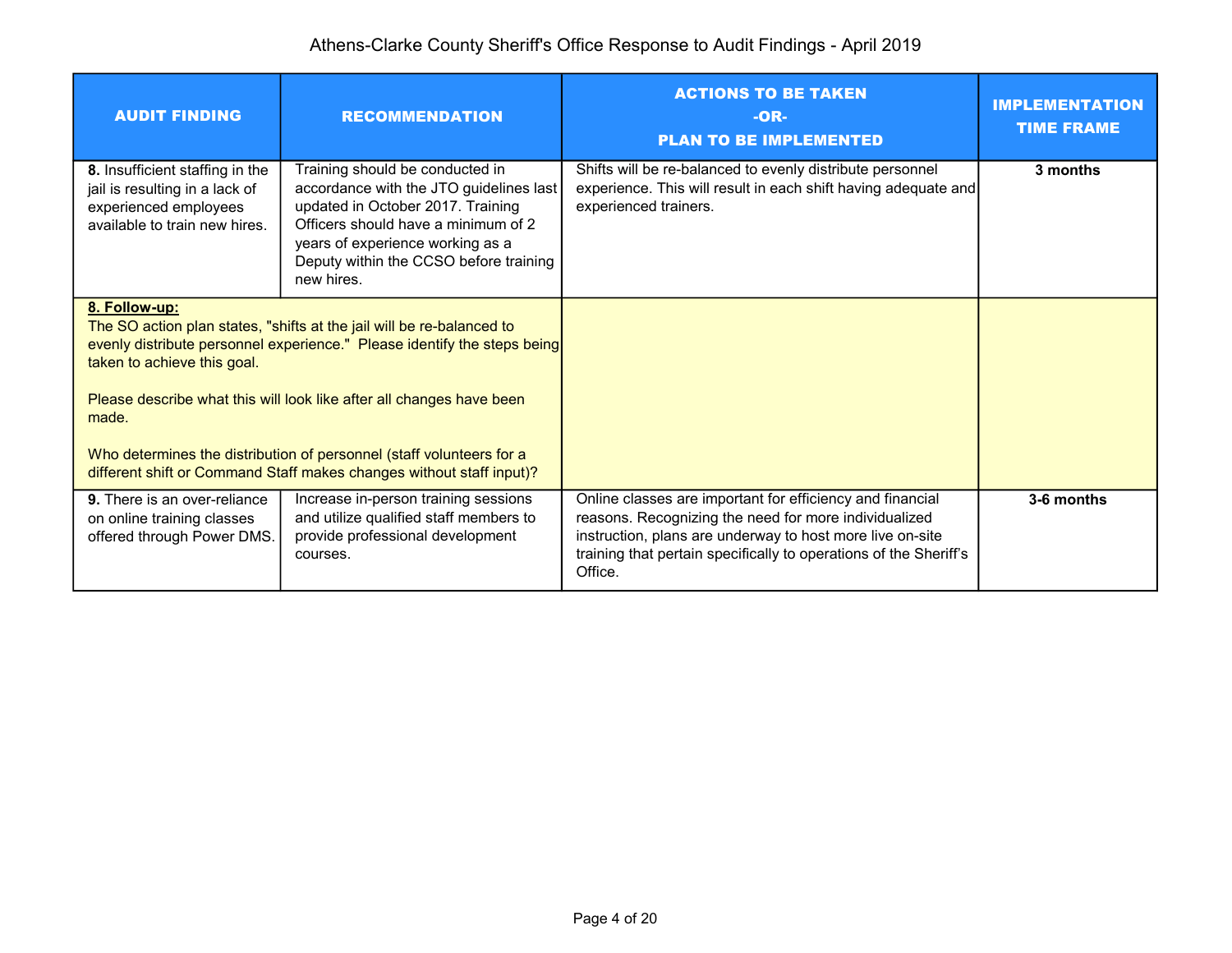| <b>AUDIT FINDING</b>                                                                                                                                                       | <b>RECOMMENDATION</b>                                                                                                                                                                                                                                                                                                                                                                                                                                                                                                                                                                                                                                                                                                                                                                                                                                                                                                                                                                                                                                                                                                                                                                                                                                        | <b>ACTIONS TO BE TAKEN</b><br>$-OR-$<br><b>PLAN TO BE IMPLEMENTED</b>                                                                                                                                                                                                             | <b>IMPLEMENTATION</b><br><b>TIME FRAME</b> |
|----------------------------------------------------------------------------------------------------------------------------------------------------------------------------|--------------------------------------------------------------------------------------------------------------------------------------------------------------------------------------------------------------------------------------------------------------------------------------------------------------------------------------------------------------------------------------------------------------------------------------------------------------------------------------------------------------------------------------------------------------------------------------------------------------------------------------------------------------------------------------------------------------------------------------------------------------------------------------------------------------------------------------------------------------------------------------------------------------------------------------------------------------------------------------------------------------------------------------------------------------------------------------------------------------------------------------------------------------------------------------------------------------------------------------------------------------|-----------------------------------------------------------------------------------------------------------------------------------------------------------------------------------------------------------------------------------------------------------------------------------|--------------------------------------------|
| 9. Follow-up:<br>training options available throughout ACCUG.<br>verified they attended.<br>from other departments/agencies.                                               | As stated in the audit report, many employees expressed a strong<br>desire to participate in instructor-led courses versus computer based<br>training. The audit team has verified that there are several instructor-led<br>For example, CPR/AED courses are offered by the Fire Department,<br>Police Department, the Safety and Risk Division of Human Resources,<br>and the Leisure Services Department. In addition, the Police<br>Department offers training in Crisis Intervention, Fair and Impartial<br>Policing, Surviving Active Shooter, and Verbal De-escalation, and the<br>UGA Police Department teaches Interpersonal Communications and<br>Cultural Diversity at the Athens-Clarke County Police Department. All<br>of these courses are relevant and open to employees of the Sheriff's<br>Office. These classes are convenient, affordable, and offer the least<br>disruption to agency operations. The convenience of these public safety<br>related courses are similar to the supervisory training courses offered<br>by the Organizational Development Department, which many SO staff<br>Please provide the reason why the SO does not take advantage of<br>these training opportunities for all of its employees which are available |                                                                                                                                                                                                                                                                                   |                                            |
| 10. On-site training (such as<br>classes offered thru GPSTC.<br>GSA, jailer school, etc.) is<br>not offered to all Sheriff's<br>Office employees on a<br>consistent basis. | Provide and support training and career<br>development opportunities for all<br>employees.                                                                                                                                                                                                                                                                                                                                                                                                                                                                                                                                                                                                                                                                                                                                                                                                                                                                                                                                                                                                                                                                                                                                                                   | Opportunities for training in the Sheriff's Office is not based<br>on favoritism, but on staffing and scheduling, position<br>assignment and requirements, tenure, prerequisites for the<br>training itself, and the member's demonstrated commitment<br>to the Sheriff's Office. | On-going                                   |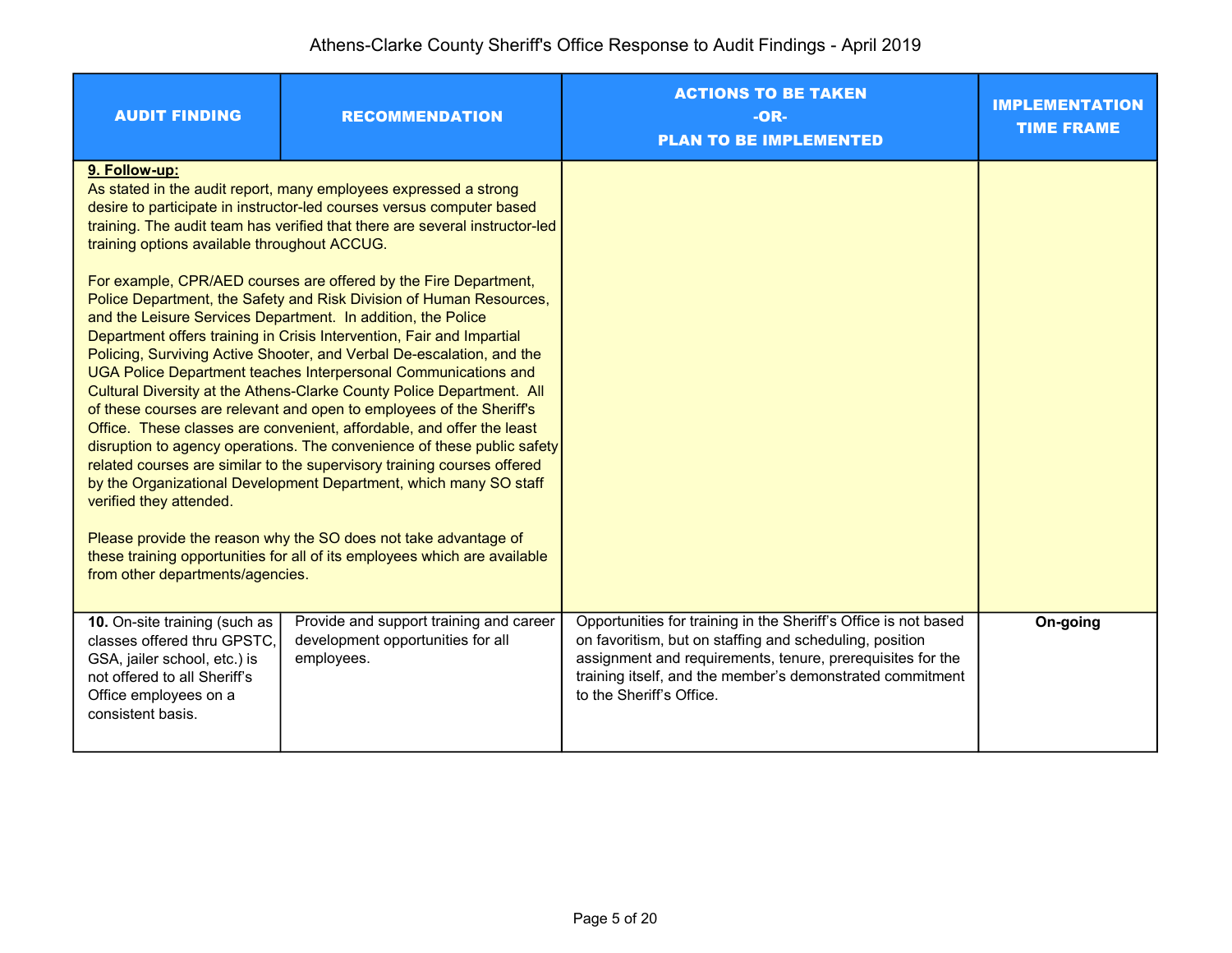| <b>AUDIT FINDING</b>                                                             | <b>RECOMMENDATION</b>                                                                                                                                                                                                                                                                                                                                                                                                                                                                                                                                                                                                                                                                                                                                                                                           | <b>ACTIONS TO BE TAKEN</b><br>-OR-<br><b>PLAN TO BE IMPLEMENTED</b>                                                                                                                                                                                                                              | <b>IMPLEMENTATION</b><br><b>TIME FRAME</b> |
|----------------------------------------------------------------------------------|-----------------------------------------------------------------------------------------------------------------------------------------------------------------------------------------------------------------------------------------------------------------------------------------------------------------------------------------------------------------------------------------------------------------------------------------------------------------------------------------------------------------------------------------------------------------------------------------------------------------------------------------------------------------------------------------------------------------------------------------------------------------------------------------------------------------|--------------------------------------------------------------------------------------------------------------------------------------------------------------------------------------------------------------------------------------------------------------------------------------------------|--------------------------------------------|
| 10. Follow-up:<br>their perception and their reality.                            | As stated in the audit report, survey results indicated 57% of<br>respondents answered affirmitively that the supervisory teams (up to<br>and including the Sheriff) show favoritism towards certain employees.<br>What the employees hear, see, think and experience is the basis of<br>As it relates to training opportunities, please describe the criteria that is<br>evaluated to determine if an employee is succcessfully demonstrating                                                                                                                                                                                                                                                                                                                                                                  |                                                                                                                                                                                                                                                                                                  |                                            |
| the perceptions of employee favoritism?                                          | commitment to the Sheriff's Office. How is this measured? Are<br>employees aware of the specific indicators they are evaluated against?<br>When staffing levels are low, training limitations are understandable.<br>However, training prerequisites are normally offset by support of the<br>supervisory staff allowing employees to gain those prerequisites.<br>Further, position assignments are controlled by the supervisory staff not<br>the employee. As such, it is highly probable that staff believes a culture<br>of favoritism exists. How/what changes could the SO make to mitigate<br>It is understood that supervisors attend regular training and<br>conferences. What is the value/benefit of this supervisor training and<br>what is the procedure used for selecting those who can attend? |                                                                                                                                                                                                                                                                                                  |                                            |
| <b>TRAINING: Job Related</b>                                                     |                                                                                                                                                                                                                                                                                                                                                                                                                                                                                                                                                                                                                                                                                                                                                                                                                 |                                                                                                                                                                                                                                                                                                  |                                            |
| 11. Supervisors have shown<br>a lack of supervisory and<br>communication skills. | Provide training to supervisory and<br>management staff on communication<br>skills - both verbal and written, and<br>supervisory skills.                                                                                                                                                                                                                                                                                                                                                                                                                                                                                                                                                                                                                                                                        | 1. Newly promoted supervisors will be prioritized to attend<br>supervision level training if they have not already received it.<br>2. Various leadership classes will be identified and offered to<br>mid level and upper level supervisors.                                                     | On-going                                   |
| 12. Job related leadership<br>training is not provided to<br>staff.              | Existing supervisory personnel need to<br>train their employees to become<br>supervisors by allowing them to observe<br>and perform leadership duties.                                                                                                                                                                                                                                                                                                                                                                                                                                                                                                                                                                                                                                                          | Current staffing levels presents challenges in meeting this<br>task. In the past, roll call trainings do present opportunities<br>for members to receive direct training from their supervisors.<br>This method of training will be re-instituted with an emphasis<br>on leadership development. | On-going                                   |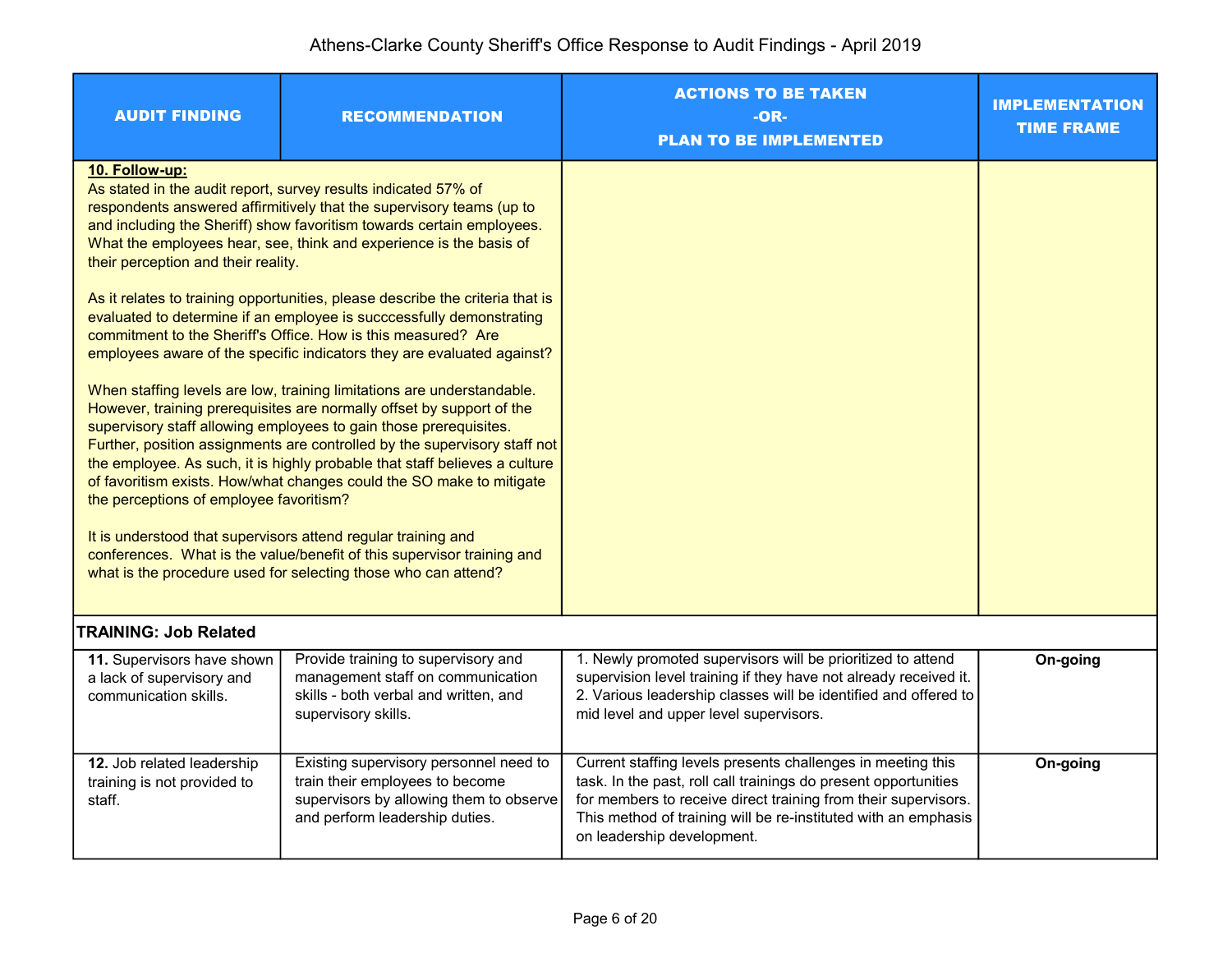## Athens-Clarke County Sheriff's Office Response to Audit Findings - April 2019

| <b>AUDIT FINDING</b>                                                                                                             | <b>RECOMMENDATION</b>                                                                                                                                                                                                                                                                                                                                                                                                                             | <b>ACTIONS TO BE TAKEN</b><br>$-OR-$<br><b>PLAN TO BE IMPLEMENTED</b>                                                                                                                                                                                                                                                                                                                                                                                                                                               | <b>IMPLEMENTATION</b><br><b>TIME FRAME</b> |
|----------------------------------------------------------------------------------------------------------------------------------|---------------------------------------------------------------------------------------------------------------------------------------------------------------------------------------------------------------------------------------------------------------------------------------------------------------------------------------------------------------------------------------------------------------------------------------------------|---------------------------------------------------------------------------------------------------------------------------------------------------------------------------------------------------------------------------------------------------------------------------------------------------------------------------------------------------------------------------------------------------------------------------------------------------------------------------------------------------------------------|--------------------------------------------|
| 12. Follow-up:<br>Please define roll call training.<br>positions, and Lieutenants vying for Captain positions.<br>opportunities? | It is expected that a Sergeant would assist Senior Deputies vying for<br>promotional opportunities. For example, job shadowing and performing<br>some of the Sergeant's tasks would prepare them for the duties of a<br>higher position. The same is true for Sergeants vying for Lieutenant<br>How clarify how staffing levels present a challenge for supervisors in<br>giving their subordinates guidance to help them prepare for promotional |                                                                                                                                                                                                                                                                                                                                                                                                                                                                                                                     |                                            |
| 13. Staff members who are<br>certified instructors are not<br>utilized to conduct in-house<br>training at the SO.                | Utilize more job specific sources in<br>training, including JTO instructor,<br>defensive tactics, Taser, CPR, firearms,<br>and general instruction.                                                                                                                                                                                                                                                                                               | The Sheriff's Office is utilizing its instructors for defensive<br>tactics, Taser, CPR, and firearms instruction. The JTO<br>instructor will be utilized in the near future to conduct a JTO<br>class. There are, however, a number of instructors who have<br>a general instructor certificate that are underutilized that<br>could be used for other non-specialized instruction. Utilizing<br>these other instructors will be further explored for new<br>employee orientation and Basic Jail Security training. | On-going                                   |
| <b>TRAINING: Discrepancies Between Divisions</b>                                                                                 |                                                                                                                                                                                                                                                                                                                                                                                                                                                   |                                                                                                                                                                                                                                                                                                                                                                                                                                                                                                                     |                                            |
| 14. The length of training<br>offered is significantly<br>different between the Jail<br>Division and the Field<br>Division.      | Increase Jail Division training to more<br>closely reflect Field Division training<br>both in length of time and in-depth<br>coverage.                                                                                                                                                                                                                                                                                                            | The full JTO program is to be implemented which is 10<br>weeks in length. The FTO program is 12 weeks in length.                                                                                                                                                                                                                                                                                                                                                                                                    | <b>Completed</b>                           |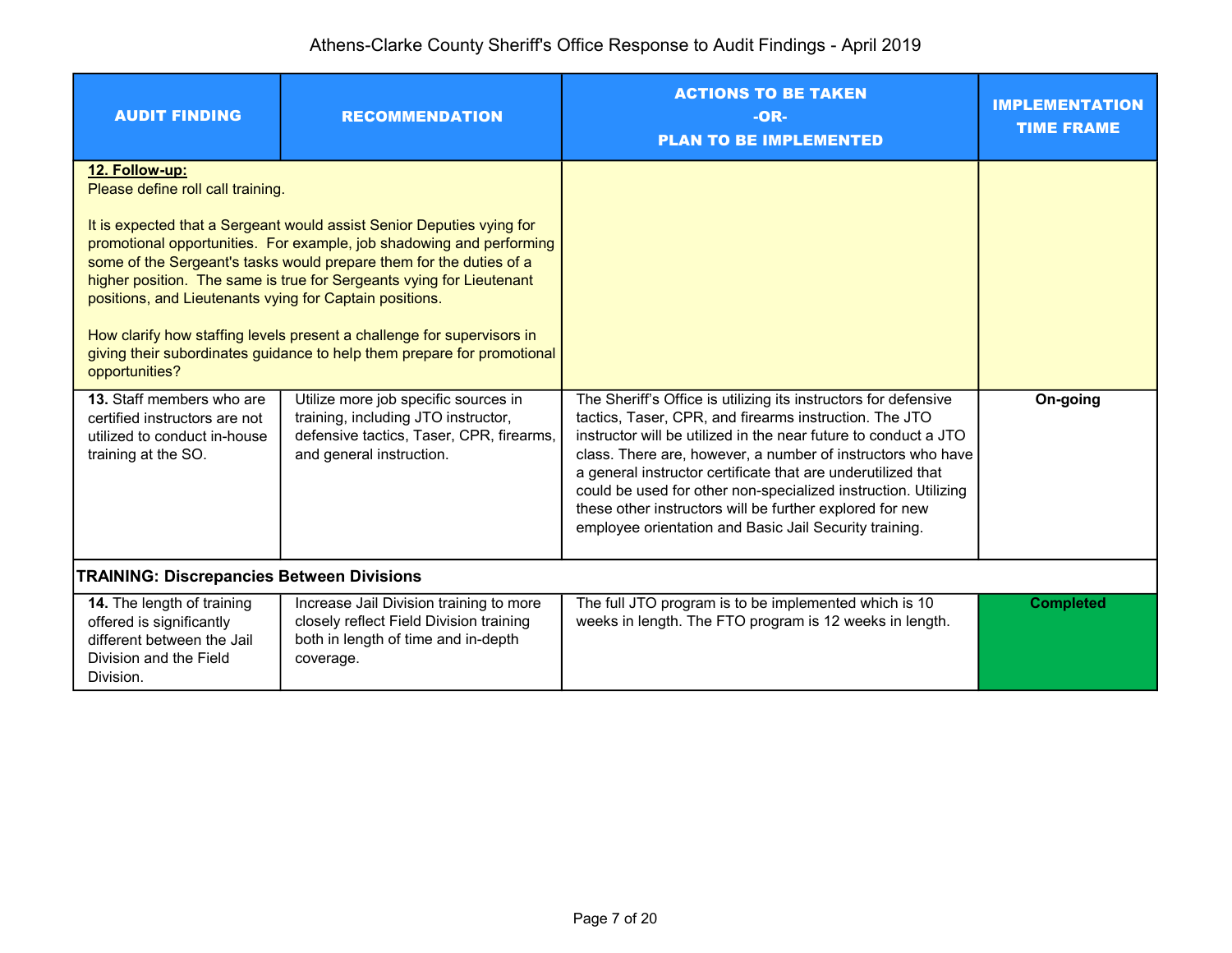| <b>AUDIT FINDING</b>                                                                                                                                                                                                                                                       | <b>RECOMMENDATION</b>                                                                                                                                                                                                                                                                                                                                                                                                          | <b>ACTIONS TO BE TAKEN</b><br>$-OR-$<br><b>PLAN TO BE IMPLEMENTED</b>                                                                                                                                                                                                                                                                                                                                                          | <b>IMPLEMENTATION</b><br><b>TIME FRAME</b> |
|----------------------------------------------------------------------------------------------------------------------------------------------------------------------------------------------------------------------------------------------------------------------------|--------------------------------------------------------------------------------------------------------------------------------------------------------------------------------------------------------------------------------------------------------------------------------------------------------------------------------------------------------------------------------------------------------------------------------|--------------------------------------------------------------------------------------------------------------------------------------------------------------------------------------------------------------------------------------------------------------------------------------------------------------------------------------------------------------------------------------------------------------------------------|--------------------------------------------|
| 14. Follow-up:<br>digitize the JTO Program and train the trainers."<br>each step.<br>JTO program; how many per shift?                                                                                                                                                      | The SO's response in Finding #7 states, "it will take 6-12 months to<br>Please clarify how this recommendation is already complete<br>considering the 6-12 months of required steps, please explain the<br>implementation time frame to Finding #14 as being completed.<br>Explain the steps of the digitization process and the time necessary for<br>How many deputies will initially complete the training required for the |                                                                                                                                                                                                                                                                                                                                                                                                                                |                                            |
| 15. Training is inconsistent<br>throughout each shift in the<br>jail.                                                                                                                                                                                                      | Supervisors' interpretations of policies<br>and procedures must be made uniform<br>across divisions so that transferring<br>employees will have clear, non-<br>contradictory instruction on how to<br>perform their duties.                                                                                                                                                                                                    | 1. Update JTO program so that procedures are uniform and<br>the curriculum is consistently taught by all JTO's.<br>2. Jail Post orders are currently being reviewed by<br>supervisors and updated as necessary. This will aid in<br>bringing consistency to jail operations.<br>3. Roll call training as mentioned previously will require<br>supervisors to re-familiarize themselves with written policy<br>and post orders. | 6 months                                   |
| 15. Follow-up:<br>How will this action plan be implemented to ensure that<br>existing/seasoned staff will be trained under the same model as new<br>hires?<br>How will or what will the command staff do to verify/test that all shifts<br>are receiving uniform training? |                                                                                                                                                                                                                                                                                                                                                                                                                                |                                                                                                                                                                                                                                                                                                                                                                                                                                |                                            |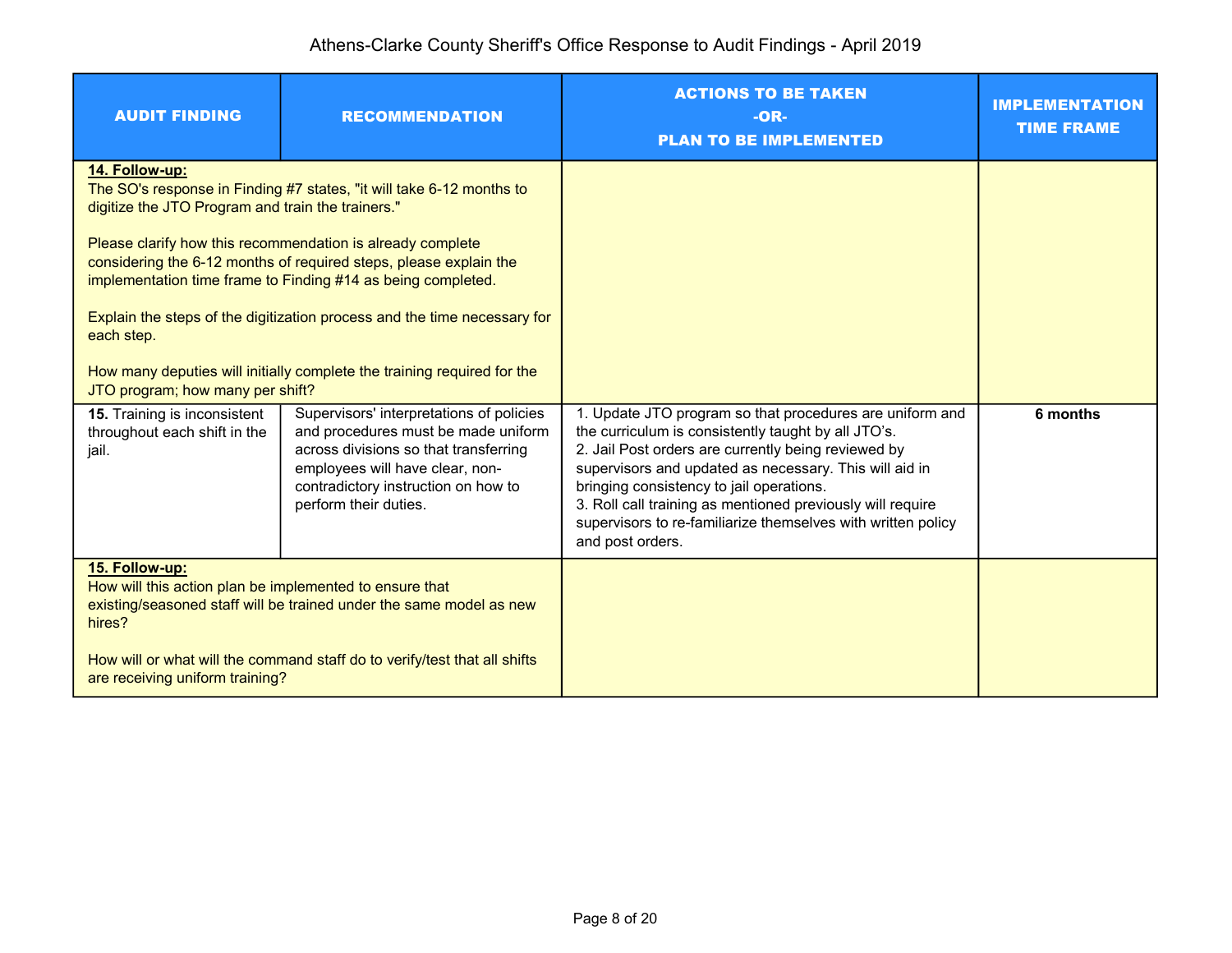| <b>AUDIT FINDING</b>                                                                                                                        | <b>RECOMMENDATION</b>                                                                                                                                                                                                                                                                                                                                                                                                                                                                                     | <b>ACTIONS TO BE TAKEN</b><br>-OR-<br><b>PLAN TO BE IMPLEMENTED</b>                                                                                                                                                                                                                                                                                                                                                                                                                                                                                                                                                                                                                                                                                                                                                                                                                                                                                       | <b>IMPLEMENTATION</b><br><b>TIME FRAME</b> |
|---------------------------------------------------------------------------------------------------------------------------------------------|-----------------------------------------------------------------------------------------------------------------------------------------------------------------------------------------------------------------------------------------------------------------------------------------------------------------------------------------------------------------------------------------------------------------------------------------------------------------------------------------------------------|-----------------------------------------------------------------------------------------------------------------------------------------------------------------------------------------------------------------------------------------------------------------------------------------------------------------------------------------------------------------------------------------------------------------------------------------------------------------------------------------------------------------------------------------------------------------------------------------------------------------------------------------------------------------------------------------------------------------------------------------------------------------------------------------------------------------------------------------------------------------------------------------------------------------------------------------------------------|--------------------------------------------|
| <b>SAFETY and SECURITY</b>                                                                                                                  |                                                                                                                                                                                                                                                                                                                                                                                                                                                                                                           |                                                                                                                                                                                                                                                                                                                                                                                                                                                                                                                                                                                                                                                                                                                                                                                                                                                                                                                                                           |                                            |
| 16. Inmate disciplinary<br>actions are applied<br>inconsistently.                                                                           | Disciplinary actions need to be explicitly<br>communicated in SOPs and understood<br>by all supervisory and subordinate staff<br>and then applied consistently.                                                                                                                                                                                                                                                                                                                                           | Disciplinary time is specified in policy and it is based on the<br>inmate's facility behavior. Inmate disciplinary time cannot be<br>modified unless it goes through the appeal process with the<br>Jail Commander having the final decision for sustaining the<br>original disciplinary time or approving any reduction of time.<br>Acts of violence are considered a major violation and are<br>addressed with the stiffest penalties. In some cases, in<br>addition to the administrative disciplinary time, inmates are<br>criminally charged for certain acts of behavior inside the Jail.<br>With regards to comments that inmates "run the jail", CCSO<br>team members are encouraged through the Direct<br>Supervision model to enforce unit housing rules and<br>regulations, and supervisors are instructed to support any<br>reasonable deputy responses to rule infractions. No inmate<br>or groups of inmates are allowed to "run the jail". | <b>N/A</b>                                 |
| 16. Follow-up:<br>disciplinary actions altogether.<br>Commander during the audit time frame of FY14-FY18?<br>the jail?                      | As stated in the audit report, staff interviews and survey responses<br>definitively identified the former Jail Commander as the primary staff<br>member in violation of established policies and procedures at the SO<br>regarding reducing inmate discipliny time or the dismissal of inmate<br>How many inmate disciplinary appeals were conducted by the Jail<br>During the audit time frame (FY14-FY18) how many cases were<br>documented of inmates being criminally charged for misbehavior inside |                                                                                                                                                                                                                                                                                                                                                                                                                                                                                                                                                                                                                                                                                                                                                                                                                                                                                                                                                           |                                            |
| 17. New hires do not receive<br>adequate training to develop<br>the confidence necessary to<br>work the housing units alone<br>in the jail. | Training should be longer than three<br>days and new hires should have a clear<br>understanding of their authority before<br>they are exposed to large groups of<br>inmates.                                                                                                                                                                                                                                                                                                                              | Previously addressed in number's 7 and 14.                                                                                                                                                                                                                                                                                                                                                                                                                                                                                                                                                                                                                                                                                                                                                                                                                                                                                                                | 6-12 months                                |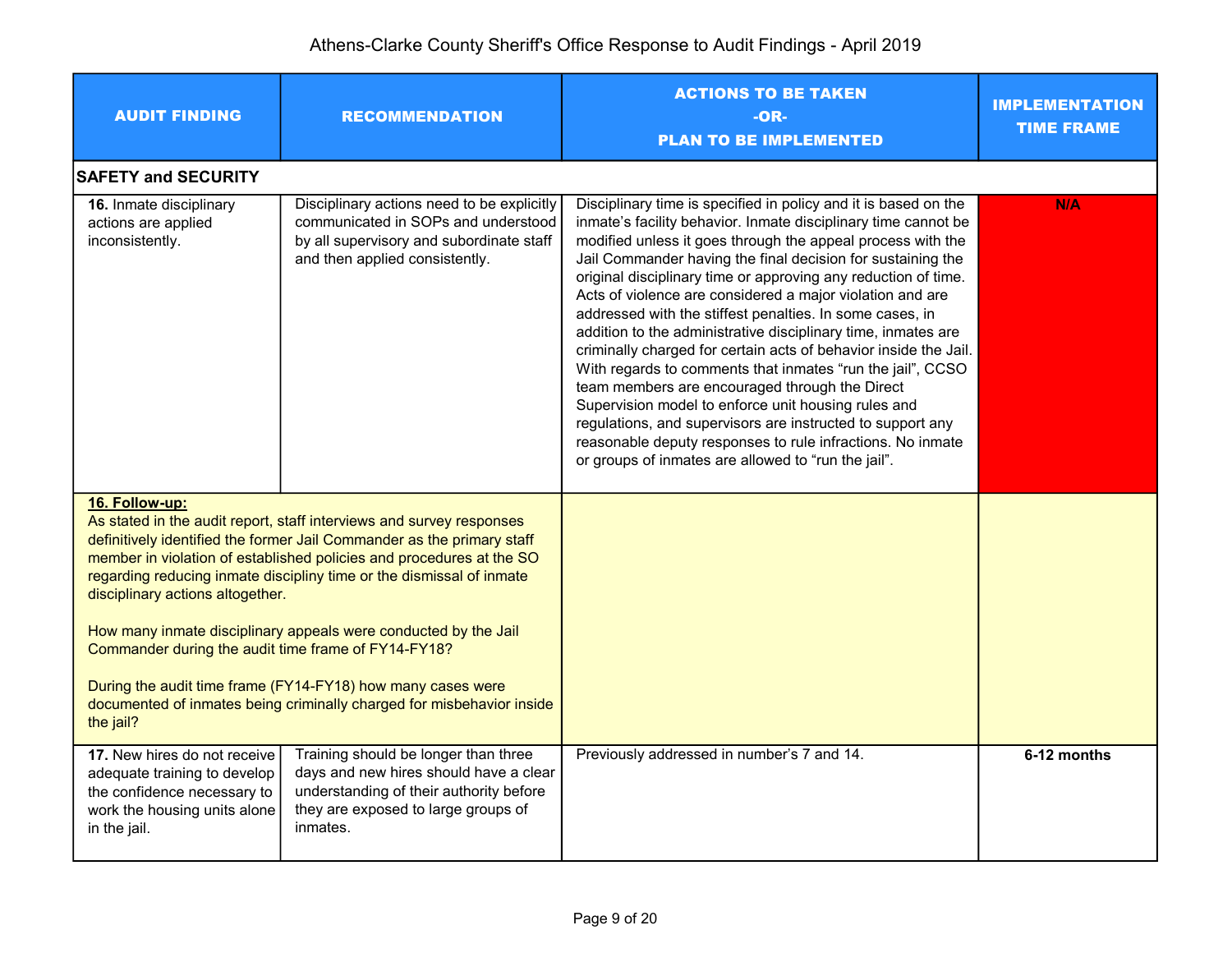| <b>AUDIT FINDING</b>                                                                                                                      | <b>RECOMMENDATION</b>                                                                                                                                                                                                                                                                                                                                           | <b>ACTIONS TO BE TAKEN</b><br>$-OR-$<br><b>PLAN TO BE IMPLEMENTED</b>                                                                                                                                                                                                                                                                                                                                                                                                                                                                                                                                                                                                               | <b>IMPLEMENTATION</b><br><b>TIME FRAME</b> |
|-------------------------------------------------------------------------------------------------------------------------------------------|-----------------------------------------------------------------------------------------------------------------------------------------------------------------------------------------------------------------------------------------------------------------------------------------------------------------------------------------------------------------|-------------------------------------------------------------------------------------------------------------------------------------------------------------------------------------------------------------------------------------------------------------------------------------------------------------------------------------------------------------------------------------------------------------------------------------------------------------------------------------------------------------------------------------------------------------------------------------------------------------------------------------------------------------------------------------|--------------------------------------------|
| 17. Follow-up:<br>is being finalized.                                                                                                     | Provide the details of the JTO training that will take place for those<br>hired since January 2019 while the enhanced digitization of the program                                                                                                                                                                                                               |                                                                                                                                                                                                                                                                                                                                                                                                                                                                                                                                                                                                                                                                                     |                                            |
| 18. Reopening the old jail for<br>alternative or additional<br>housing units creates safety,<br>staffing, and security<br>challenges.     | Additional housing units should not be<br>opened until staffing reaches optimal<br>levels.                                                                                                                                                                                                                                                                      | Inmate population, staffing levels, and safety and security<br>are primary factors for determining the opening and closing<br>of housing units. The Sheriff's Office competently assesses<br>those factors in determining which housing units are opened<br>and closed. This is an ongoing assessment with safety and<br>security for all at the forefront of these assessments.                                                                                                                                                                                                                                                                                                    | <b>N/A</b>                                 |
| 18. Follow-up:<br>assessments considered?<br>when there is no victor on shift.<br>units within the older sections of the jail?            | Who is responsible for assessing the factors which determine the<br>housing units that are opened and closed? How often are these<br>Due to the staffing shortages, spreading out the housing units creates<br>difficulty for staff to respond with assistance; especially at those times<br>What circumstances would necessitate the opening of the additional |                                                                                                                                                                                                                                                                                                                                                                                                                                                                                                                                                                                                                                                                                     |                                            |
| 19. Deputies working<br>excessive overtime hours<br>have a higher propensity to<br>experience fatigue and<br>burnout during their shifts. | Recruitment and retention levels must<br>be improved to reduce the number of<br>overtime hours needed to provide<br>adequate coverage of all security posts.<br>If needed, overtime should be spread to<br>all available personnel to limit the<br>amount of excessive overtime any staff<br>member has to experience.                                          | 1. Overtime is spread evenly among deputies at the Sheriff's<br>Office.<br>2. Recently, six members from the Field Section were<br>transferred back to the Jail Section to supplement Jail<br>staffing and to reduce overtime.<br>3. Recruiting efforts are ongoing. Members are attending<br>recruiting fairs, members are being asked to recruit at least<br>one person - "Each one, Reach one" initiative. Recruiting<br>efforts have extended to billboard advertisements and movie<br>theater promotional videos.<br>4. The Sheriff's Office has taken over the initial applicant<br>background investigation process from HR in an attempt to<br>speed up the hiring process. | On-going                                   |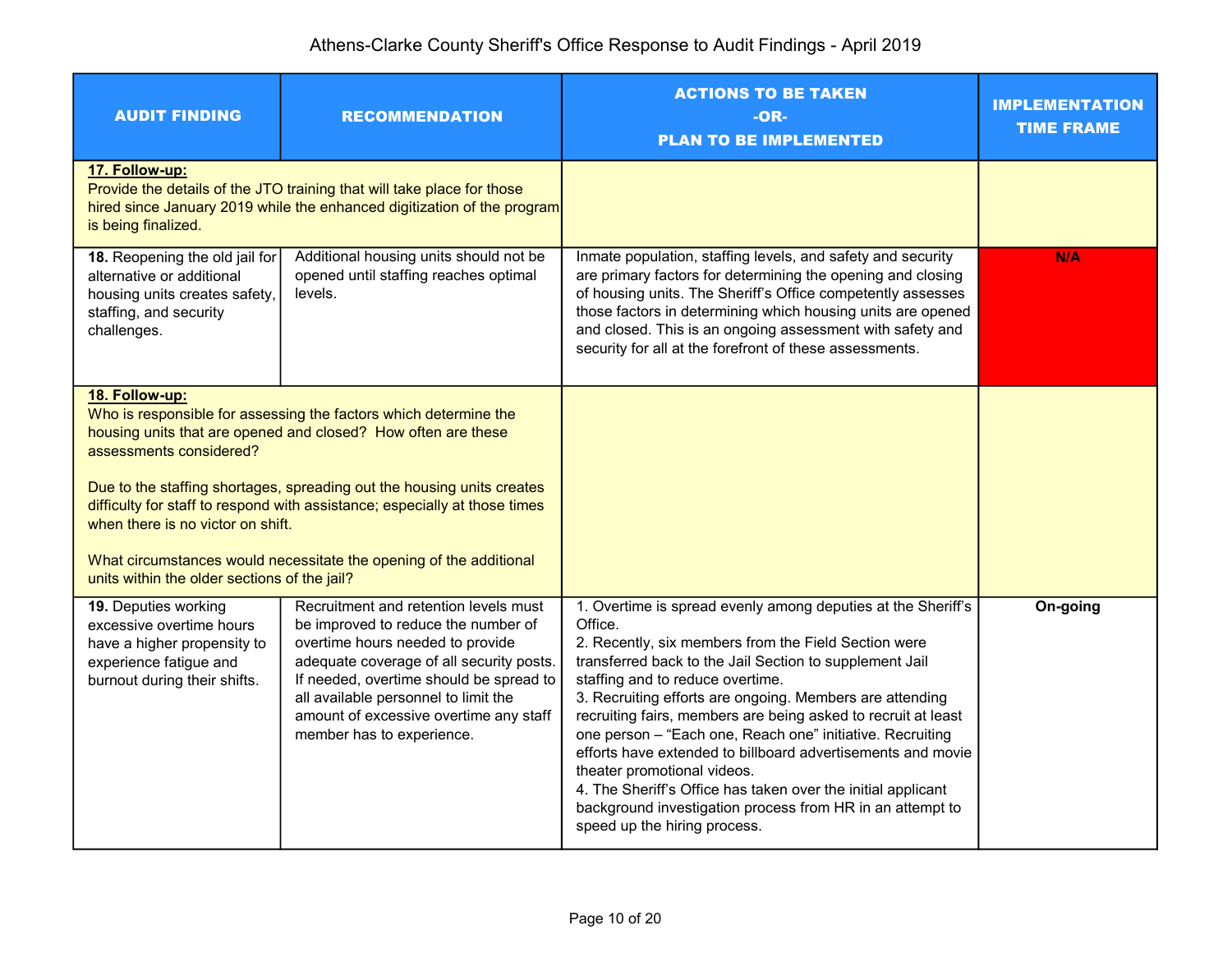| <b>AUDIT FINDING</b>                                                                                                                                                                                                                                                                                               | <b>RECOMMENDATION</b>                                             | <b>ACTIONS TO BE TAKEN</b><br>$-OR-$<br><b>PLAN TO BE IMPLEMENTED</b> | <b>IMPLEMENTATION</b><br><b>TIME FRAME</b> |
|--------------------------------------------------------------------------------------------------------------------------------------------------------------------------------------------------------------------------------------------------------------------------------------------------------------------|-------------------------------------------------------------------|-----------------------------------------------------------------------|--------------------------------------------|
| 19. Follow-up:<br>Have additional staff been assigned to recruitment efforts?                                                                                                                                                                                                                                      |                                                                   |                                                                       |                                            |
|                                                                                                                                                                                                                                                                                                                    | When was the billboard and movie theater advertising implemented? |                                                                       |                                            |
| What are the strategic locations of the billboards?                                                                                                                                                                                                                                                                |                                                                   |                                                                       |                                            |
| Are there any other new recruitment initiatives in addition to billboard<br>advertisements and movie theater promotional videos?                                                                                                                                                                                   |                                                                   |                                                                       |                                            |
| Is there a financial incentive to employees who participate in the "each"<br>one, reach one" initiative? If so, what is the financial incentive and is it<br>a one time incentive or accumulative over a designated period of time?                                                                                |                                                                   |                                                                       |                                            |
| Have recruitment results been realized (seen) by the SO due to the<br>billboard and movie theater advertising? Please share those results if<br>they have been realized.                                                                                                                                           |                                                                   |                                                                       |                                            |
| Please explain how taking over the initial background investigations<br>from HR will "speed up" the hiring process. Have additional SO staff<br>been assigned to conduct backgrounds? If so, how many additional<br>staff are assigned to this task? What is the total number of staff<br>assigned to recruitment? |                                                                   |                                                                       |                                            |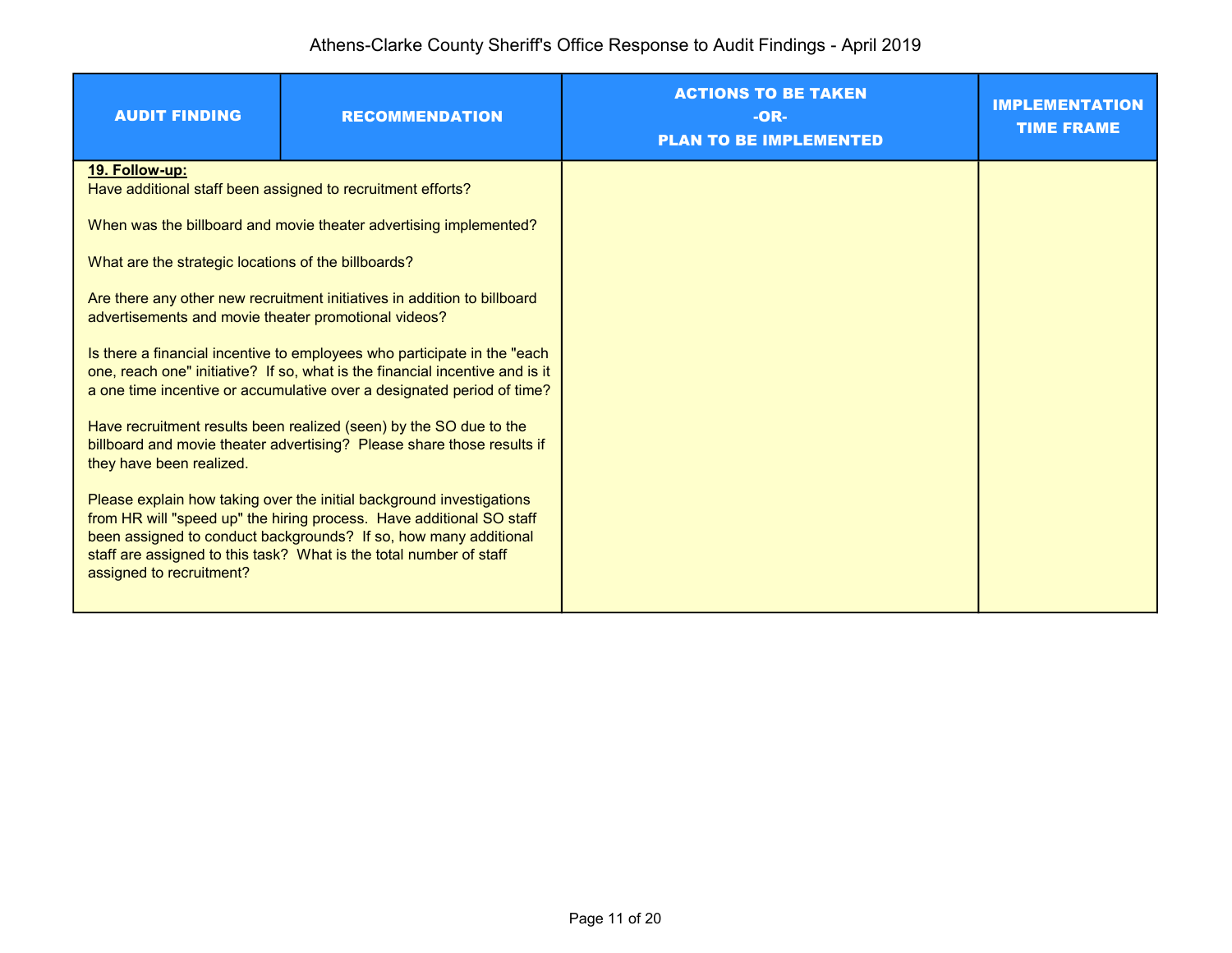| <b>AUDIT FINDING</b>                                                                                                                                                                                                                                                                        | <b>RECOMMENDATION</b>                                                                                                                                                                                                                                   | <b>ACTIONS TO BE TAKEN</b><br>-OR-<br><b>PLAN TO BE IMPLEMENTED</b>                                                                                                                                                                                                                                                                                                                                                                                                                                                                                                                                                                                                                                                                                                                                                                                                                                                                                                                                                                                                                                                                                                                                                                                          | <b>IMPLEMENTATION</b><br><b>TIME FRAME</b> |
|---------------------------------------------------------------------------------------------------------------------------------------------------------------------------------------------------------------------------------------------------------------------------------------------|---------------------------------------------------------------------------------------------------------------------------------------------------------------------------------------------------------------------------------------------------------|--------------------------------------------------------------------------------------------------------------------------------------------------------------------------------------------------------------------------------------------------------------------------------------------------------------------------------------------------------------------------------------------------------------------------------------------------------------------------------------------------------------------------------------------------------------------------------------------------------------------------------------------------------------------------------------------------------------------------------------------------------------------------------------------------------------------------------------------------------------------------------------------------------------------------------------------------------------------------------------------------------------------------------------------------------------------------------------------------------------------------------------------------------------------------------------------------------------------------------------------------------------|--------------------------------------------|
| 20. Components of jail<br>operations are unsafe and<br>expose the entire jail to<br>possible security threats.                                                                                                                                                                              | Install metal detectors at the front doors<br>of the lobby, lock the front doors after<br>visitation hours, place an additional<br>deputy at the front desk, and move the<br>front desk so that it is not in a direct<br>sight line of the front doors. | Certified, armed deputies work the Lobby. Inherent within the<br>law enforcement profession is always a risk that is<br>understood by the member behind the badge, regardless if<br>the assignment is working the lobby or serving an arrest<br>warrant on a private property. There is a unique balance<br>between fortifying the Lobby area to significantly reduce<br>risks and providing a customer service atmosphere that we<br>consider appropriate for visitors. The Sheriff's Office is not<br>considering adjusting security by placing metal detectors at<br>the main entrance or moving the front desk. There are metal<br>detectors in the Lobby that separate the public area of the<br>lobby from the secure area of the Jail and those metal<br>detectors will remain. One additional security measure that<br>the Sheriff's Office is considering that was mentioned in the<br>audit is a locking mechanism on the front doors to the lobby<br>that can be overridden by a remote switch controlled by the<br>deputy. The Sheriff's Office foresees this recommendation<br>as very beneficial in that it provides the deputy working the<br>lobby an additional layer of security and more control over<br>public access to the lobby area. | N/A                                        |
| 20. Follow-up:<br>Occupational health and safety of employees is a primary concern in<br>public safety as well as general employment. Would the SO consider<br>relocating the front desk as mentioned in the audit report so that it is not<br>in the direct sight line of the front doors? |                                                                                                                                                                                                                                                         |                                                                                                                                                                                                                                                                                                                                                                                                                                                                                                                                                                                                                                                                                                                                                                                                                                                                                                                                                                                                                                                                                                                                                                                                                                                              |                                            |
| 21. Volunteers related to<br>inmate programming are not<br>required to follow the<br>established visitation policy<br>nor do they undergo<br>background screening.                                                                                                                          | Jail personnel need to follow the<br><b>Visitation/ Programming Policy</b><br>regarding volunteers and student<br>interns accessing the jail.                                                                                                           | A thorough review and assessment of applicable policies,<br>procedures, and practices to ensure that standards are being<br>followed to eliminate potential or actual breaches in security.                                                                                                                                                                                                                                                                                                                                                                                                                                                                                                                                                                                                                                                                                                                                                                                                                                                                                                                                                                                                                                                                  | <b>Immediate</b>                           |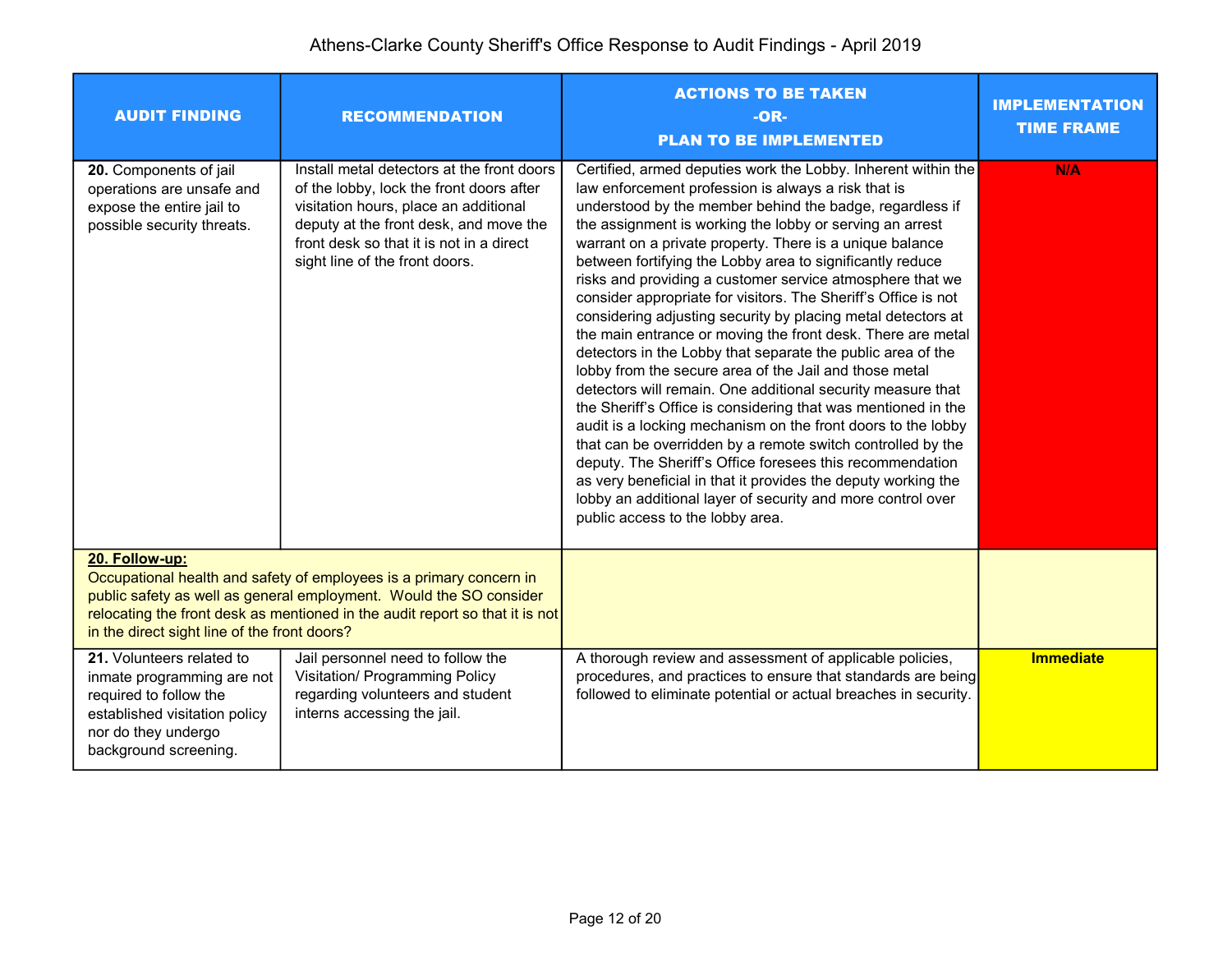| <b>AUDIT FINDING</b>                                                                                                                                                                                                                                                                              | <b>RECOMMENDATION</b>                                                                                                                                                                                                                                                                     | <b>ACTIONS TO BE TAKEN</b><br>-OR-<br><b>PLAN TO BE IMPLEMENTED</b>                                                                                                                                                                                 | <b>IMPLEMENTATION</b><br><b>TIME FRAME</b> |
|---------------------------------------------------------------------------------------------------------------------------------------------------------------------------------------------------------------------------------------------------------------------------------------------------|-------------------------------------------------------------------------------------------------------------------------------------------------------------------------------------------------------------------------------------------------------------------------------------------|-----------------------------------------------------------------------------------------------------------------------------------------------------------------------------------------------------------------------------------------------------|--------------------------------------------|
| 21. Follow-up:<br>After the review and assessment of policies, which policies were<br>determined to need adjustments? What were the specific adjustments<br>considered and implemented?                                                                                                           |                                                                                                                                                                                                                                                                                           |                                                                                                                                                                                                                                                     |                                            |
| Does the SO plan on reviewing policies on a regular basis; if so, how<br>often (semi-annual, annually, etc.)? Who is responsible for conducting<br>the reviews?                                                                                                                                   |                                                                                                                                                                                                                                                                                           |                                                                                                                                                                                                                                                     |                                            |
| 22. Due to staffing<br>shortages, critical positions<br>whose main responsibility is<br>the safety of deputies in the<br>jail are typically the first to be<br>reassigned to a different<br>function.                                                                                             | There should be two victors assigned<br>per shift, one transferring inmates and<br>one assisting deputies in the pods. If<br>coverage is needed for an inmate<br>outside of the jail, deputies from non-<br>security posts, such as laundry detail,<br>should be used to cover as needed. | Assessing staffing levels to ensure the victor positions are<br>covered. Of particular note is assessing staffing on the<br>weekends and nights when there are less deputy support<br>positions available that can respond to incidents for backup. | <b>Immediate</b>                           |
| 22. Follow-up:<br>Please list what changes have been implemented that will provide<br>adequate coverage for the safety of employees and inmates.                                                                                                                                                  |                                                                                                                                                                                                                                                                                           |                                                                                                                                                                                                                                                     |                                            |
| 23. Staffing shortages in the<br>Jail Division are resulting in<br>improper jail security.                                                                                                                                                                                                        | Recruitment and retention must be<br>improved to assure proper coverage of<br>all security posts within the jail.                                                                                                                                                                         | See comments on #19.                                                                                                                                                                                                                                | On-going                                   |
| 23. Follow-up:<br>As in #19, have additional staff been assigned to recruitment?                                                                                                                                                                                                                  |                                                                                                                                                                                                                                                                                           |                                                                                                                                                                                                                                                     |                                            |
| When did the SO assume the responsibility of the background<br>investigation process from Human Resources? What recruitment<br>outcomes are anticipated by taking over the initial applicant background<br>investigation process from Human Resources and how will these<br>outcomes be measured? |                                                                                                                                                                                                                                                                                           |                                                                                                                                                                                                                                                     |                                            |
| Please specify/quantify the changes and improvements in numbers and<br>retention levels you are expecting as an outcome of these additional<br>efforts.                                                                                                                                           |                                                                                                                                                                                                                                                                                           |                                                                                                                                                                                                                                                     |                                            |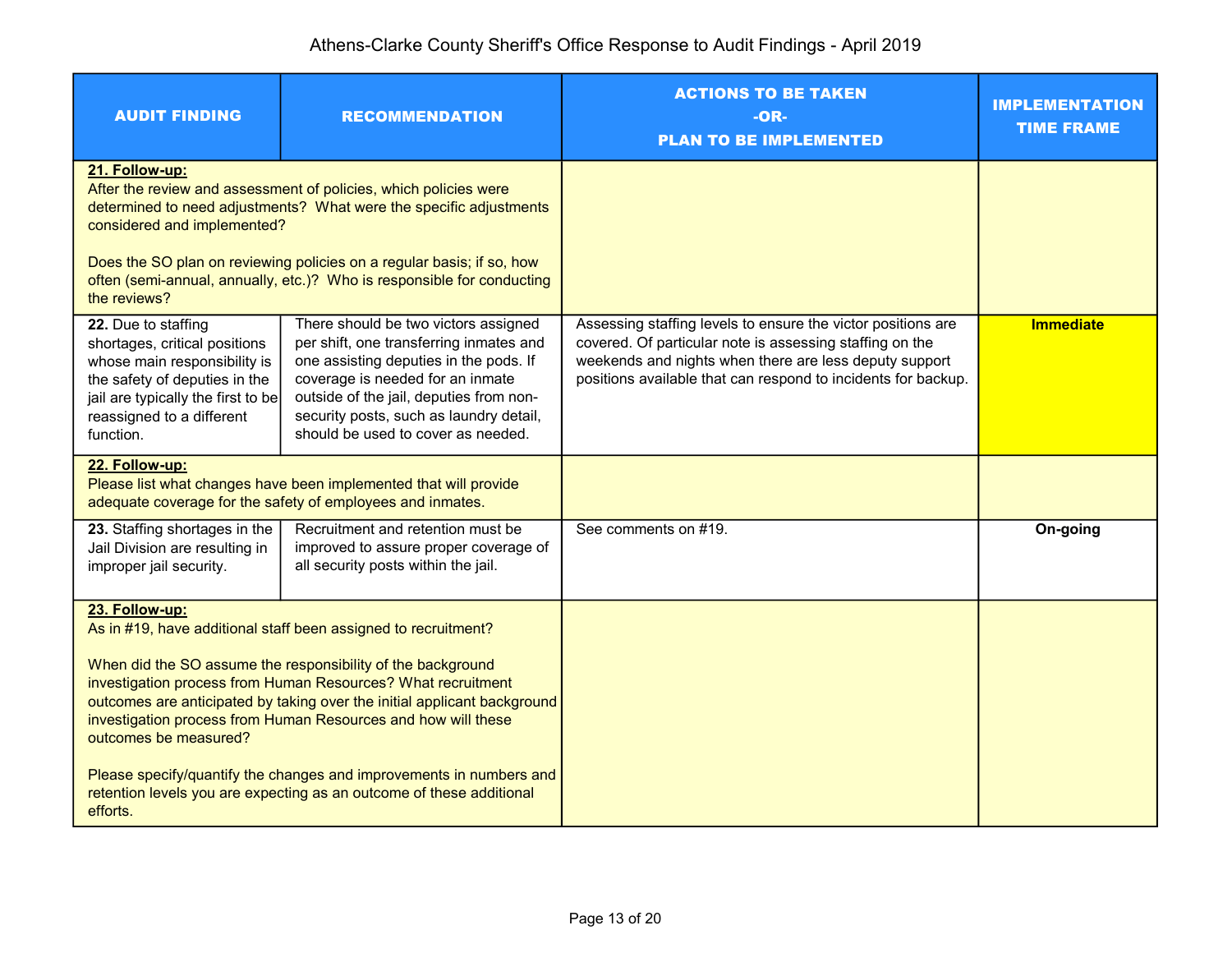| <b>AUDIT FINDING</b>                                                                                                                                                                                                                                                                                                                                                                                                                                                                                                                                                                                                                                                                                                                | <b>RECOMMENDATION</b>                                                                                                                                 | <b>ACTIONS TO BE TAKEN</b><br>$-OR-$<br><b>PLAN TO BE IMPLEMENTED</b>                                                                                                                                                                                                                                                                                                                                                                                                                                                                                 | <b>IMPLEMENTATION</b><br><b>TIME FRAME</b> |
|-------------------------------------------------------------------------------------------------------------------------------------------------------------------------------------------------------------------------------------------------------------------------------------------------------------------------------------------------------------------------------------------------------------------------------------------------------------------------------------------------------------------------------------------------------------------------------------------------------------------------------------------------------------------------------------------------------------------------------------|-------------------------------------------------------------------------------------------------------------------------------------------------------|-------------------------------------------------------------------------------------------------------------------------------------------------------------------------------------------------------------------------------------------------------------------------------------------------------------------------------------------------------------------------------------------------------------------------------------------------------------------------------------------------------------------------------------------------------|--------------------------------------------|
| <b>MORALE &amp; LEADERSHIP</b>                                                                                                                                                                                                                                                                                                                                                                                                                                                                                                                                                                                                                                                                                                      |                                                                                                                                                       |                                                                                                                                                                                                                                                                                                                                                                                                                                                                                                                                                       |                                            |
| 24. Employees fear<br>retaliation from the<br>supervisory staff.                                                                                                                                                                                                                                                                                                                                                                                                                                                                                                                                                                                                                                                                    | Employees should be allowed to uphold<br>the policies and procedures of the jail<br>without fear of disciplinary actions being<br>taken against them. | The Sheriff's Office does not lead by fear and intimidation.<br>Our policies and actions reflect that. The Sheriff has an open<br>door policy and reminds deputies of that often. Just this<br>week, the Sheriff met individually with a deputy to hear<br>his/her concerns. The meeting request was granted in an<br>open environment (occurred at a shift briefing). Deputies are<br>welcome and invited to share any concerns. Any instances<br>of leading by fear, intimidation, or retaliation will swiftly be<br>addressed if it becomes known. | <b>N/A</b>                                 |
| 24. Follow-up:<br>While we agree the policies do not support the action of supervisors<br>leading by fear, numerous accounts were expressed in the employee<br>survey. In addition, employees indicated in interviews that a culture of<br>intimidation did actually exist. According to the employee survey<br>results, 54% of employees stated they cannot speak honestly with their<br>supervisor. What actions will the SO be willing to take to determine<br>how the perception of retaliation affects retention levels?<br>If an instance occurs where it is reported that the Sheriff has lead by<br>fear, intimidation, or retaliation, who addresses the action?<br>What is the specific policy for reporting retaliation? |                                                                                                                                                       |                                                                                                                                                                                                                                                                                                                                                                                                                                                                                                                                                       |                                            |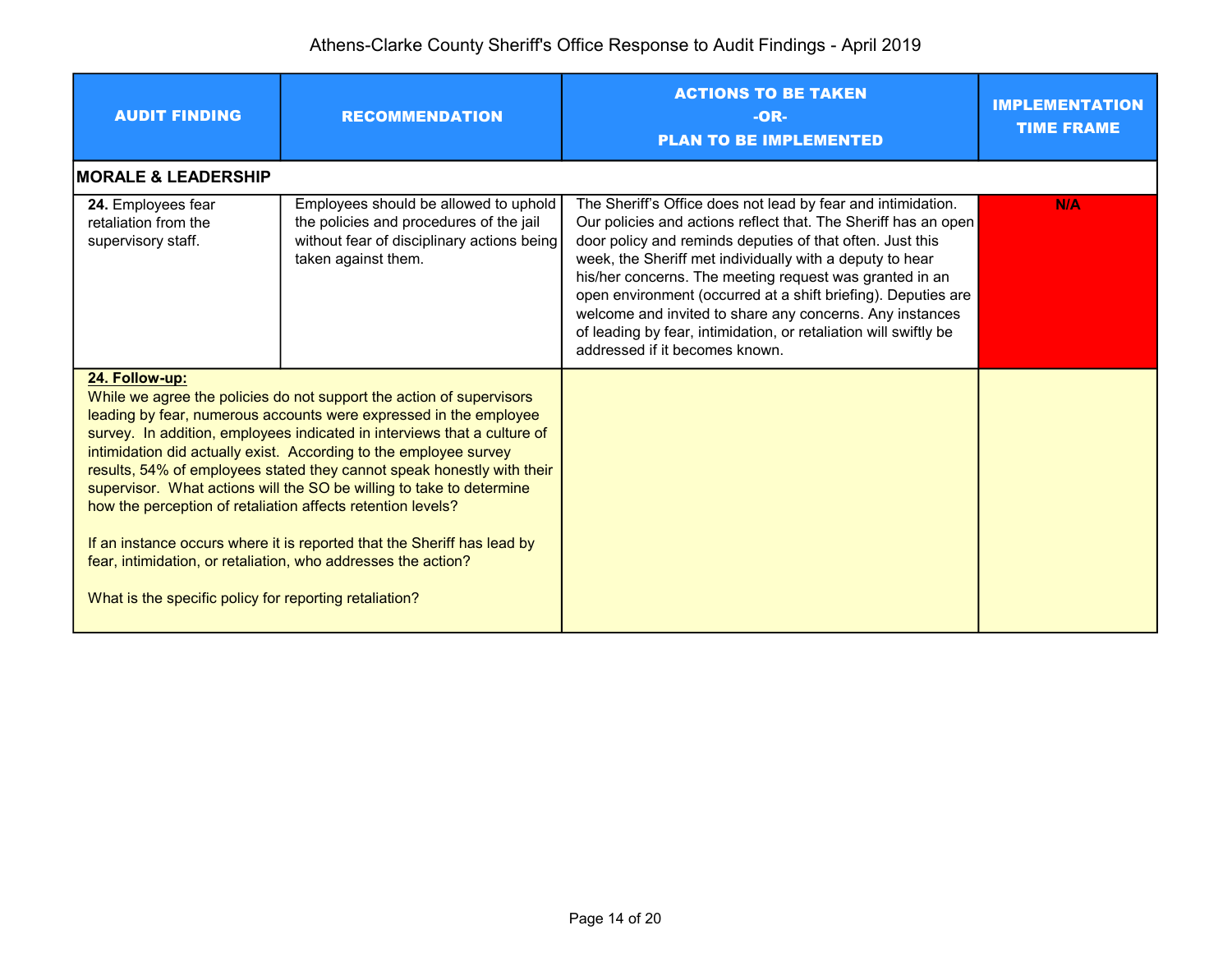| <b>AUDIT FINDING</b>                                                                                                                                      | <b>RECOMMENDATION</b>                                                                                                                                                                                     | <b>ACTIONS TO BE TAKEN</b><br>$-OR-$<br><b>PLAN TO BE IMPLEMENTED</b>                                                                                                                                                                                                                                                                                                                                                                                                                                                                                                                                                                                                                                                                                                                                                                                                                                                                                                                                                                                                                                                                                                                                                                                                                                                                                                                                                                                                                                                                                                                                                                                                                                                                                                                                                                                                                                                                                                                                                                                                                                   | <b>IMPLEMENTATION</b><br><b>TIME FRAME</b> |
|-----------------------------------------------------------------------------------------------------------------------------------------------------------|-----------------------------------------------------------------------------------------------------------------------------------------------------------------------------------------------------------|---------------------------------------------------------------------------------------------------------------------------------------------------------------------------------------------------------------------------------------------------------------------------------------------------------------------------------------------------------------------------------------------------------------------------------------------------------------------------------------------------------------------------------------------------------------------------------------------------------------------------------------------------------------------------------------------------------------------------------------------------------------------------------------------------------------------------------------------------------------------------------------------------------------------------------------------------------------------------------------------------------------------------------------------------------------------------------------------------------------------------------------------------------------------------------------------------------------------------------------------------------------------------------------------------------------------------------------------------------------------------------------------------------------------------------------------------------------------------------------------------------------------------------------------------------------------------------------------------------------------------------------------------------------------------------------------------------------------------------------------------------------------------------------------------------------------------------------------------------------------------------------------------------------------------------------------------------------------------------------------------------------------------------------------------------------------------------------------------------|--------------------------------------------|
| 25. Morale is low due to<br>factors including leadership,<br>lack of training, and safety<br>concerns which have all<br>negatively impacted<br>retention. | Training, safety, overtime, sick leave<br>abuse policy, favoritism, leadership, and<br>inconsistencies in enforcement of<br>disciplinary actions need to be<br>addressed and improved to raise<br>morale. | 1. Training: Strengthen the JTO program; Offer more live<br>training versus online training; Offer more basic and<br>fundamental training.<br>2. Safety: We contend that the Jail is safe. Any attempted<br>threats or committed acts of violence against staff or against<br>other inmates is handled swiftly. There was not a riot in Unit<br>5 as reported by a respondent in the audit.<br>3. Sick Leave Abuse: At one point sick leave abuse was<br>rampant. It has now been addressed according to fair<br>practices. There is no longer a wide spread sick leave abuse<br>problem. Our leave usage policy comports with other policies<br>from other departments in the Unified Government. Although<br>our policy states that members may be required to furnish<br>"examinations performed", this was not a practice. No<br>member of the Sheriff's Office was required to submit<br>personal medical data in violation of HIPPA, only a<br>physicians note for an absence. The policy language will be<br>changed.<br>4. Favoritism: Decisions from Command and Supervisors are<br>made fairly and equitably. If by chance any decisions that<br>are made are known to be biased or based in favoritism, it<br>will be corrected. Again, all personnel are welcome to voice<br>their grievances, but if it is not known it can't be corrected.<br>Favoritism is not a part of the Sheriff's Office culture.<br>5. Leadership: Much of what the audit suggested has already<br>been addressed in a prior responses. One change that was<br>implemented in recent months is that all of our supervisors<br>are required to enter every housing at least once per shift.<br>This is to support the deputies for breaks and to attend to<br>any pending issues that may be present in the housing unit.<br>The audit suggests that the leadership team is not aware or<br>concerned with the reasons former staff have voluntarily left<br>the agency. This is not true. All members that leave<br>voluntarily are interviewed and in some cases<br>accommodations are made to retain the member. | Immediate                                  |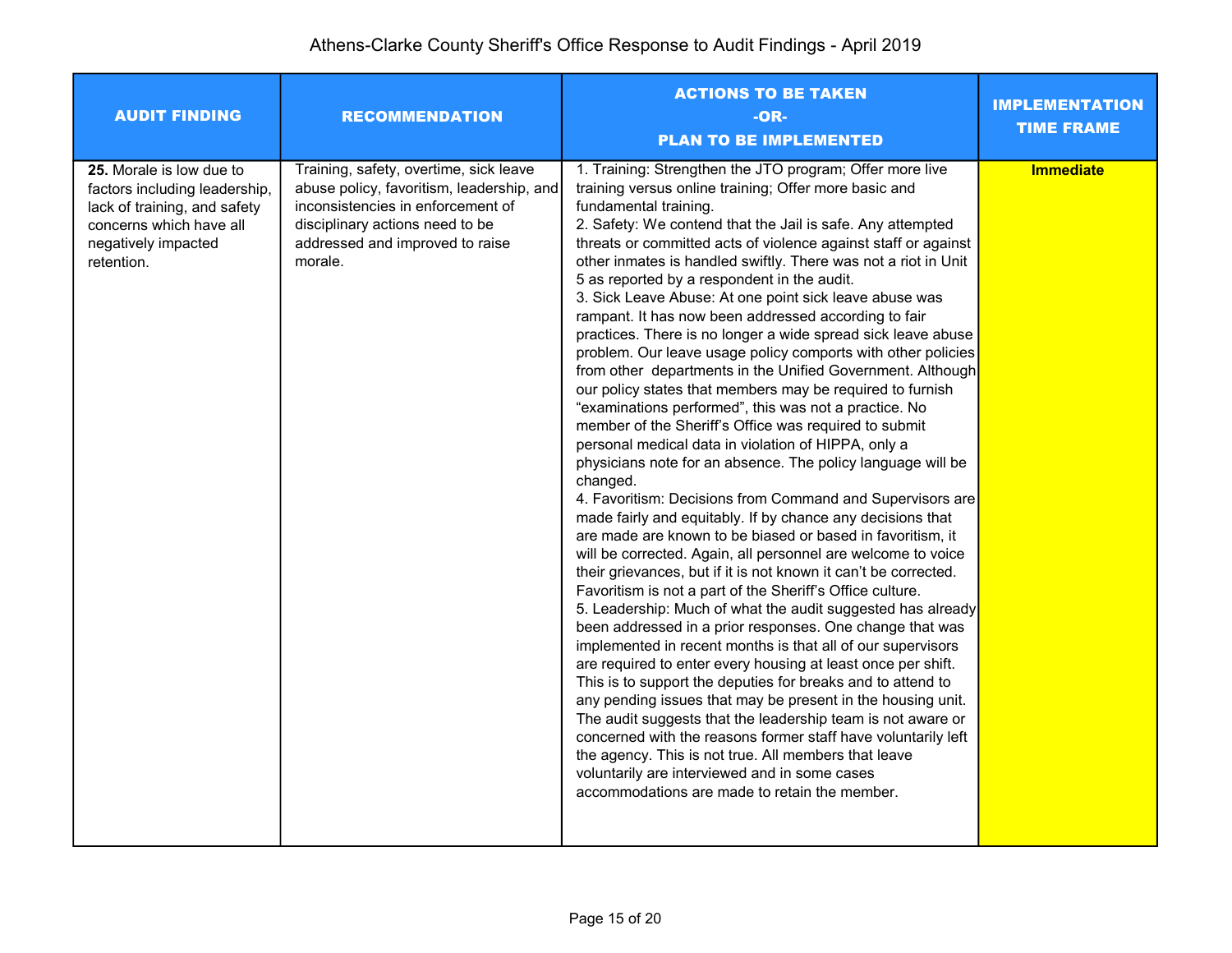| <b>AUDIT FINDING</b>                                                                                                                                                                                                                                                                                                                                                                                                                                                                                                                                                                                                                                                                            | <b>RECOMMENDATION</b>                                                                                                                                 | <b>ACTIONS TO BE TAKEN</b><br>-OR-<br><b>PLAN TO BE IMPLEMENTED</b>                                                                                                                                                                                                                                                                                                                                                                         | <b>IMPLEMENTATION</b><br><b>TIME FRAME</b> |
|-------------------------------------------------------------------------------------------------------------------------------------------------------------------------------------------------------------------------------------------------------------------------------------------------------------------------------------------------------------------------------------------------------------------------------------------------------------------------------------------------------------------------------------------------------------------------------------------------------------------------------------------------------------------------------------------------|-------------------------------------------------------------------------------------------------------------------------------------------------------|---------------------------------------------------------------------------------------------------------------------------------------------------------------------------------------------------------------------------------------------------------------------------------------------------------------------------------------------------------------------------------------------------------------------------------------------|--------------------------------------------|
| 25. Follow-up:                                                                                                                                                                                                                                                                                                                                                                                                                                                                                                                                                                                                                                                                                  | Training: What additional live training opportunities will be offered?                                                                                |                                                                                                                                                                                                                                                                                                                                                                                                                                             |                                            |
| Safety: According to the employee survey, 64% of employees<br>responded that jail safety is a major concern. Can you explain the<br>difference in the high percentage of concern expressed by employees<br>in relation to jail safety and the contradictory contention of<br>administration that the jail is safe?                                                                                                                                                                                                                                                                                                                                                                              |                                                                                                                                                       |                                                                                                                                                                                                                                                                                                                                                                                                                                             |                                            |
| Sick Leave Abuse: The leave usage policy may appear to be beneficial<br>to the SO if one is only looking at a reduction in the use of leave hours<br>by employees. However, the fear felt by employees regarding<br>disciplinary actions for using that earned leave has a negative impact<br>on morale. As stated in the report, this policy "has also proven to<br>encourage employees who are ill to come to work even though they<br>may be contagious and the disease could spread to co-workers,<br>inmates, and visitors".                                                                                                                                                               |                                                                                                                                                       |                                                                                                                                                                                                                                                                                                                                                                                                                                             |                                            |
| <b>Favoritism:</b> In the response "If by chance any decisions that are made<br>are known to be biased or based in favoritism, it will corrected", why<br>would they be allowed to be made if they are known to be biased or<br>based on favoritism? How likely is the "chance" that these decisions<br>will be discovered if they are not known? The Command Staff may state<br>that personnel are welcome to voice grievances, but with results in the<br>survey showing that 54% of the employees feel that they cannot speak<br>honestly with the supervisory teams (up to and including the Sheriff)<br>about issues and concerns, it is highly unlikely that the employees will<br>do so. |                                                                                                                                                       |                                                                                                                                                                                                                                                                                                                                                                                                                                             |                                            |
| 26. Disciplinary policies are<br>not enforced consistently<br>among staff.                                                                                                                                                                                                                                                                                                                                                                                                                                                                                                                                                                                                                      | Jail leadership should demonstrate a<br>common understanding of disciplinary<br>policies and enforce disciplinary actions<br>equally among violators. | For the most part, we contend that disciplinary actions are<br>consistently applied. For any variations in disciplinary<br>actions, the following reasons suggest why that may occur:<br>1. Past record;<br>2. Rank, length of service & knowledge of the rules;<br>3. Attitude - Will the member accept discipline or blame<br>others:<br>4. Aggravating Circumstances - Was there an injury to<br>others:<br>5. Mitigating circumstances. | On-going                                   |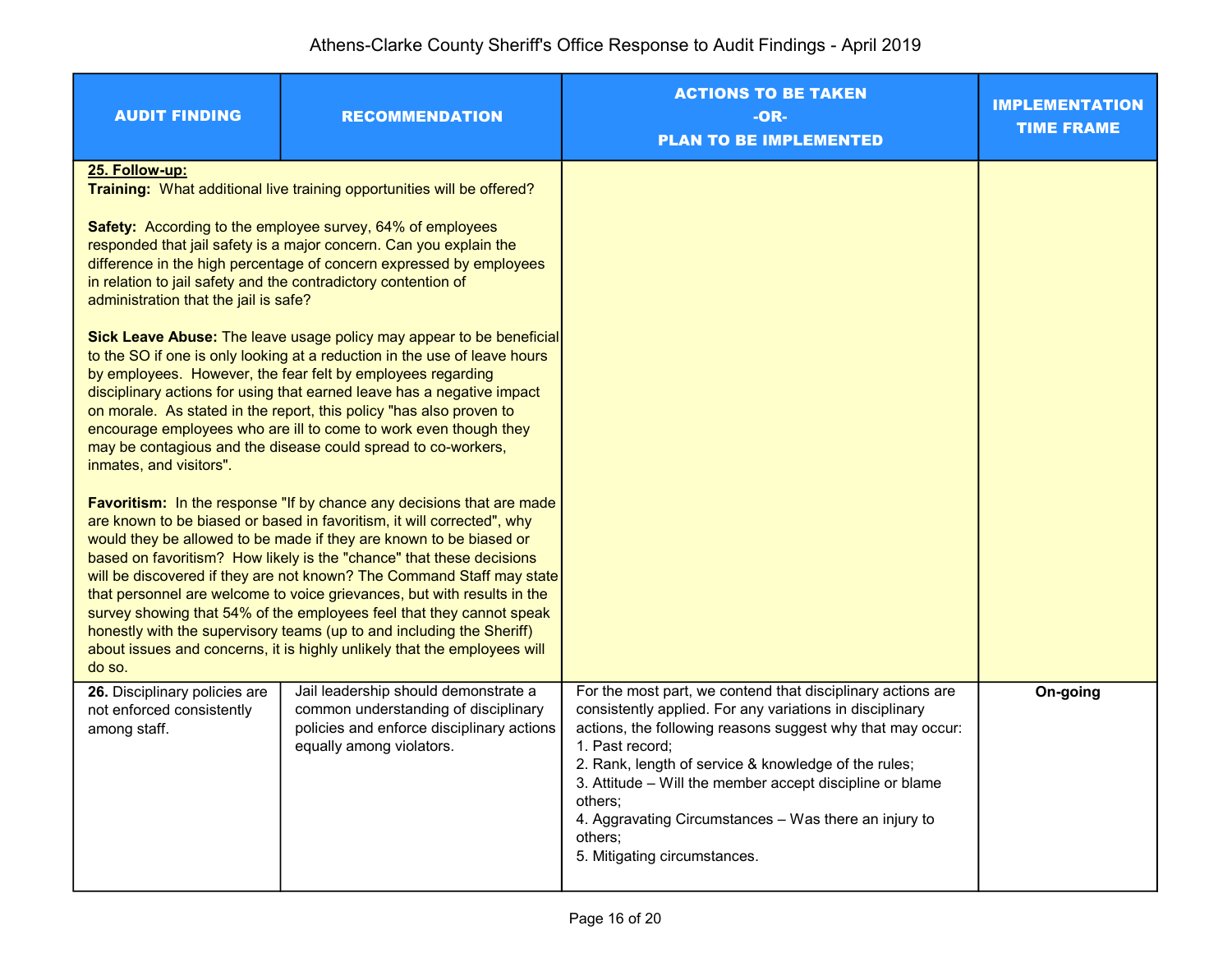| <b>AUDIT FINDING</b>                                                                                                                                             | <b>RECOMMENDATION</b>                                                                                                                      | <b>ACTIONS TO BE TAKEN</b><br>$-OR-$<br><b>PLAN TO BE IMPLEMENTED</b>                                                                                                                                                                                                                                                                                                                                                                                                                                                                                                                                                                                                                 | <b>IMPLEMENTATION</b><br><b>TIME FRAME</b> |
|------------------------------------------------------------------------------------------------------------------------------------------------------------------|--------------------------------------------------------------------------------------------------------------------------------------------|---------------------------------------------------------------------------------------------------------------------------------------------------------------------------------------------------------------------------------------------------------------------------------------------------------------------------------------------------------------------------------------------------------------------------------------------------------------------------------------------------------------------------------------------------------------------------------------------------------------------------------------------------------------------------------------|--------------------------------------------|
| 26. Follow-up:<br>action taken against the employee.                                                                                                             | We understand that an employee's past record, previous offenses, and<br>even aggravating circumstances can affect the type of disciplinary |                                                                                                                                                                                                                                                                                                                                                                                                                                                                                                                                                                                                                                                                                       |                                            |
| However, how does rank, length of service, knowledge of rules or even<br>how the employee will accept discipline play into the overall disciplinary<br>decision? |                                                                                                                                            |                                                                                                                                                                                                                                                                                                                                                                                                                                                                                                                                                                                                                                                                                       |                                            |
| Why aren't disciplinary actions based soley on violation of policy or<br>failure to follow written protocol.                                                     |                                                                                                                                            |                                                                                                                                                                                                                                                                                                                                                                                                                                                                                                                                                                                                                                                                                       |                                            |
| Is a person of higher rank held to a higher standard? If not, why not?<br>Do they receive more leniency because of their rank?                                   |                                                                                                                                            |                                                                                                                                                                                                                                                                                                                                                                                                                                                                                                                                                                                                                                                                                       |                                            |
| Are the exact standards cited in the department's disciplinary policy?                                                                                           |                                                                                                                                            |                                                                                                                                                                                                                                                                                                                                                                                                                                                                                                                                                                                                                                                                                       |                                            |
| Were any mitigating circumstances documented? How does the SO<br>defend their decisions if one feels they are not treated fairly based on a<br>similar scenario? |                                                                                                                                            |                                                                                                                                                                                                                                                                                                                                                                                                                                                                                                                                                                                                                                                                                       |                                            |
| 27. Employees of the<br>Sheriff's Office perceive the<br>Sick Leave Abuse Policy<br>and enforcement as a form<br>of punishment and<br>retaliation.               | Abolishment of the currently<br>implemented Sick Leave Abuse Policy<br>and replace with a revised Leave Usage<br>Policy.                   | The Sheriff's Office does not have a sick leave abuse policy,<br>but we do have a leave usage policy. The leave usage policy<br>is similar to other departments in the Unified Gov't.<br>Enforcement of the leave usage policy is not based as a<br>form of punishment or retaliation, but simply to prevent<br>members from abusing a privilege afforded to them as an<br>employed member of the Sheriff's Office, particularly in light<br>of how sick leave abuse can diminish morale for those<br>members who have to work overtime to cover for those<br>members who are using excessive, unexcused sick leave.<br>Enforcement of the leave usage policy was supported by<br>HR. | <b>N/A</b>                                 |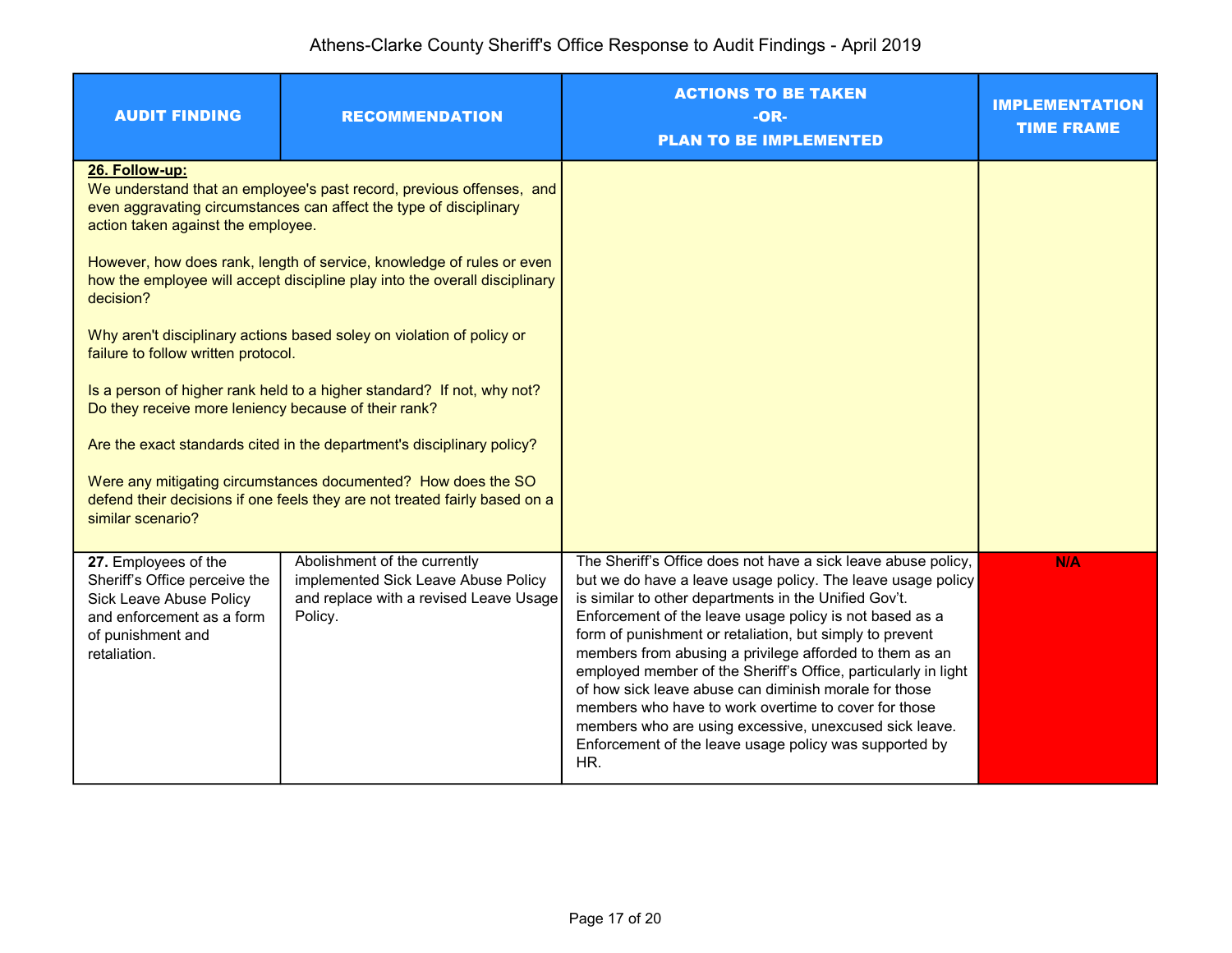| <b>AUDIT FINDING</b>                                                                                                                                                                                                                                                                                                                                                                                                                                                                                                                                                                                                                                                                                                                                                 | <b>RECOMMENDATION</b>                                                                                                                                        | <b>ACTIONS TO BE TAKEN</b><br>-OR-<br><b>PLAN TO BE IMPLEMENTED</b>                                                                                                                     | <b>IMPLEMENTATION</b><br><b>TIME FRAME</b> |
|----------------------------------------------------------------------------------------------------------------------------------------------------------------------------------------------------------------------------------------------------------------------------------------------------------------------------------------------------------------------------------------------------------------------------------------------------------------------------------------------------------------------------------------------------------------------------------------------------------------------------------------------------------------------------------------------------------------------------------------------------------------------|--------------------------------------------------------------------------------------------------------------------------------------------------------------|-----------------------------------------------------------------------------------------------------------------------------------------------------------------------------------------|--------------------------------------------|
| 27. Follow-up:<br>The leave usage policy which was referred to routinely by employees of<br>the SO as the "Sick Leave Abuse Policy", appears to be beneficial to<br>the SO if one is only looking at a reduction in the use of leave hours by<br>employees. However, the fear felt by employees regarding disciplinary<br>actions for using that earned leave has a negative impact on morale.<br>As stated in the report, this policy "has also proven to encourage<br>employees who are ill to come to work even though they may be<br>contagious and the disease could spread to co-workers, inmates, and<br>visitors".<br>While the enforcement of this policy is not based as a form of<br>punishment or retaliation, it is perceived by the employees as such. |                                                                                                                                                              |                                                                                                                                                                                         |                                            |
| 28. The Sick Leave Abuse<br>Policy has not achieved its<br>desired effect.                                                                                                                                                                                                                                                                                                                                                                                                                                                                                                                                                                                                                                                                                           | Abolishment of the currently<br>implemented Sick Leave Abuse Policy<br>and replace with a revised Leave Usage<br>Policy.                                     | The Sheriff's Office contends that it has achieved its desired<br>effect. Initially there were approximately 25 individuals who<br>were deemed sick leave abusers, now it is 5 or less. | <b>N/A</b>                                 |
| 28. Follow-up:<br>If the SO's determined the Sick Leave Abuse Policy has achieved its<br>desired effect and it is no longer an issue why not abolish the policy and<br>replace it with a revised Leave Usage Policy?                                                                                                                                                                                                                                                                                                                                                                                                                                                                                                                                                 |                                                                                                                                                              |                                                                                                                                                                                         |                                            |
| 29. The Sheriff's Office<br>Leave Usage Policy needs<br>to be revised.                                                                                                                                                                                                                                                                                                                                                                                                                                                                                                                                                                                                                                                                                               | Sections II A. 1, 2, 3, and Section II B. 2<br>need to be revised.                                                                                           | Revision to Section II A 3, and Section II B 2 only to remove<br>the phrase "examination(s) performed".                                                                                 | <b>Immediate</b>                           |
| <b>30.</b> Lack of trust in the<br>leadership exists across all<br>divisions of the Sheriff's<br>Office.                                                                                                                                                                                                                                                                                                                                                                                                                                                                                                                                                                                                                                                             | All supervisory and management staff<br>within the Sheriff's Office need to build<br>a rapport of trust with all employees.                                  | Prior Responses relate to this category.                                                                                                                                                | On-going                                   |
| 31. Leadership at the jail<br>contributes to low morale<br>and lack of trust by<br>employees.                                                                                                                                                                                                                                                                                                                                                                                                                                                                                                                                                                                                                                                                        | The Sheriff's Office must reevaluate and<br>in some cases replace current Jail<br>Division leadership in order to restore<br>employee confidence and morale. | Changes in leadership at the Jail has occurred in part due to<br>this audit, but mostly for other reasons.                                                                              | <b>Completed</b>                           |
| 32. Operations at the jail are<br>negatively impacted by the<br>actions of the Jail<br>Commander.                                                                                                                                                                                                                                                                                                                                                                                                                                                                                                                                                                                                                                                                    | The current Jail Commander should be<br>replaced with an individual who upholds<br>the code of conduct of the Sheriff's<br>Office.                           | There has been a change in the Jail Commander position.                                                                                                                                 | <b>Completed</b>                           |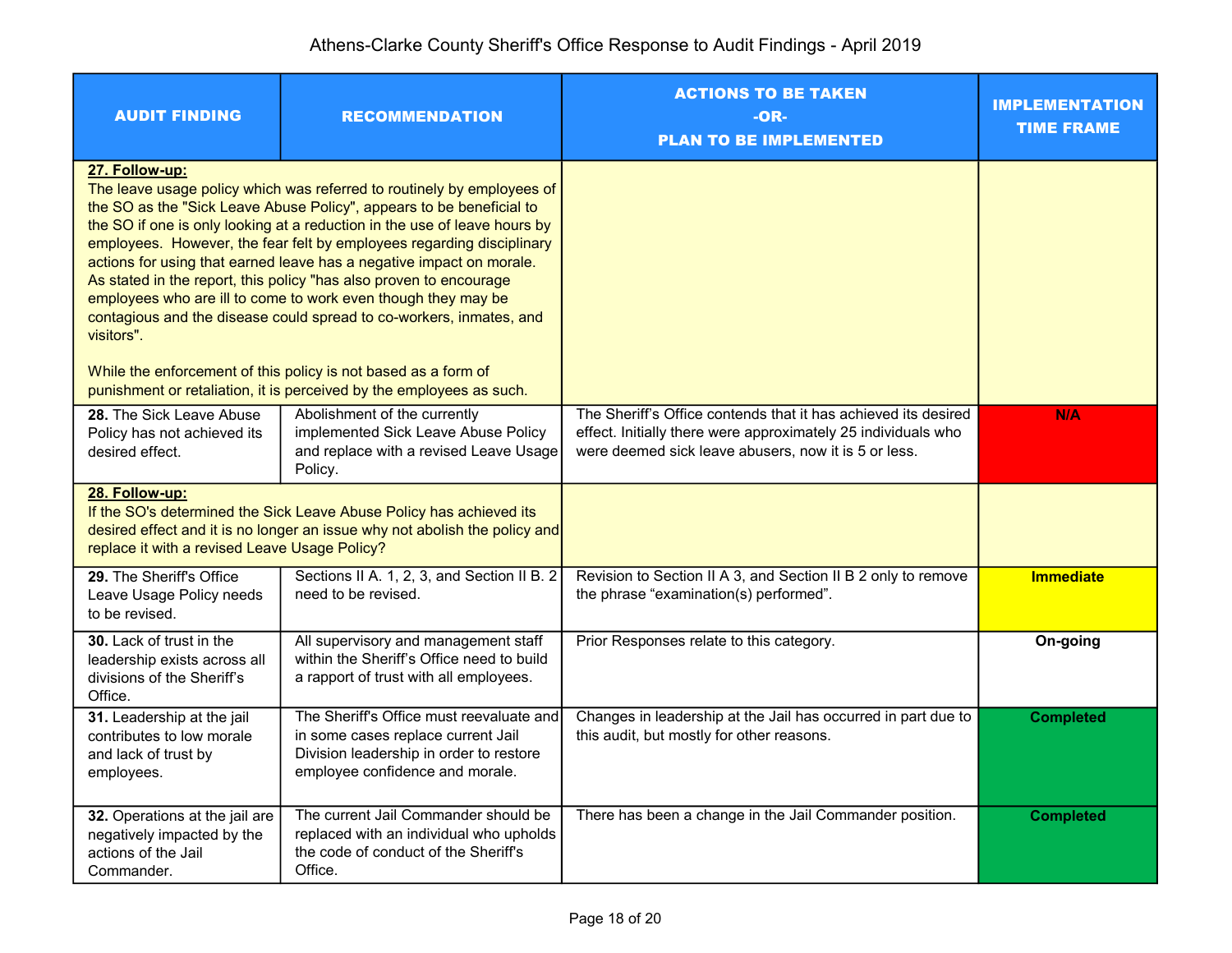| <b>AUDIT FINDING</b>                                                                                                                                                                                                                                                                                                                                                                                                                                                                            | <b>RECOMMENDATION</b>                                                                                                                                                                                                                                                                                                                     | <b>ACTIONS TO BE TAKEN</b><br>$-OR-$<br><b>PLAN TO BE IMPLEMENTED</b>                                                                                                                                                                                                       | <b>IMPLEMENTATION</b><br><b>TIME FRAME</b> |
|-------------------------------------------------------------------------------------------------------------------------------------------------------------------------------------------------------------------------------------------------------------------------------------------------------------------------------------------------------------------------------------------------------------------------------------------------------------------------------------------------|-------------------------------------------------------------------------------------------------------------------------------------------------------------------------------------------------------------------------------------------------------------------------------------------------------------------------------------------|-----------------------------------------------------------------------------------------------------------------------------------------------------------------------------------------------------------------------------------------------------------------------------|--------------------------------------------|
| 33. The Sheriff is unaware or<br>uninformed of the issues<br>within the Jail Division.                                                                                                                                                                                                                                                                                                                                                                                                          | The Sheriff needs to make a more<br>concerted effort to address and<br>acknowledge all of his employees. The<br>Sheriff should make every effort to visit<br>the jail regularly (at least bi- monthly) to<br>encourage informal contact with staff<br>and inmates and to informally observe<br>living and working conditions at the jail. | The Sheriff visits the Jail regularly, and is apprised of<br>operations and conditions at the Jail.                                                                                                                                                                         | On-going                                   |
| 33. Follow-up:<br>Many employees, from Deputies to Captains, believe that the Sheriff<br>would be far more involved if the former Jail Commander had better<br>informed him of problems at the jail.<br>With the appointment of a new Jail Commander are there plans to<br>increase the information provided to the Sheriff by that position?<br>Based on comments from staff, how could the Sheriff use his office at<br>the jail to enhance his relationship with those employed at the jail? |                                                                                                                                                                                                                                                                                                                                           |                                                                                                                                                                                                                                                                             |                                            |
| 34. The leadership team<br>either do not know or are<br>unconcerned with the<br>reasons former staff<br>voluntarily left the Sheriff's<br>Office.                                                                                                                                                                                                                                                                                                                                               | The SO should hire a consultant to<br>administer an employee survey annually<br>to understand the level of job<br>satisfaction amongst employees.                                                                                                                                                                                         | Recent survey was administered and those surveys were<br>meticulously reviewed and assessed. A number of initiatives<br>were employed as a result of the responses from those<br>surveys. Consideration will be given to using an outside<br>consultant for future surveys. | On-going                                   |